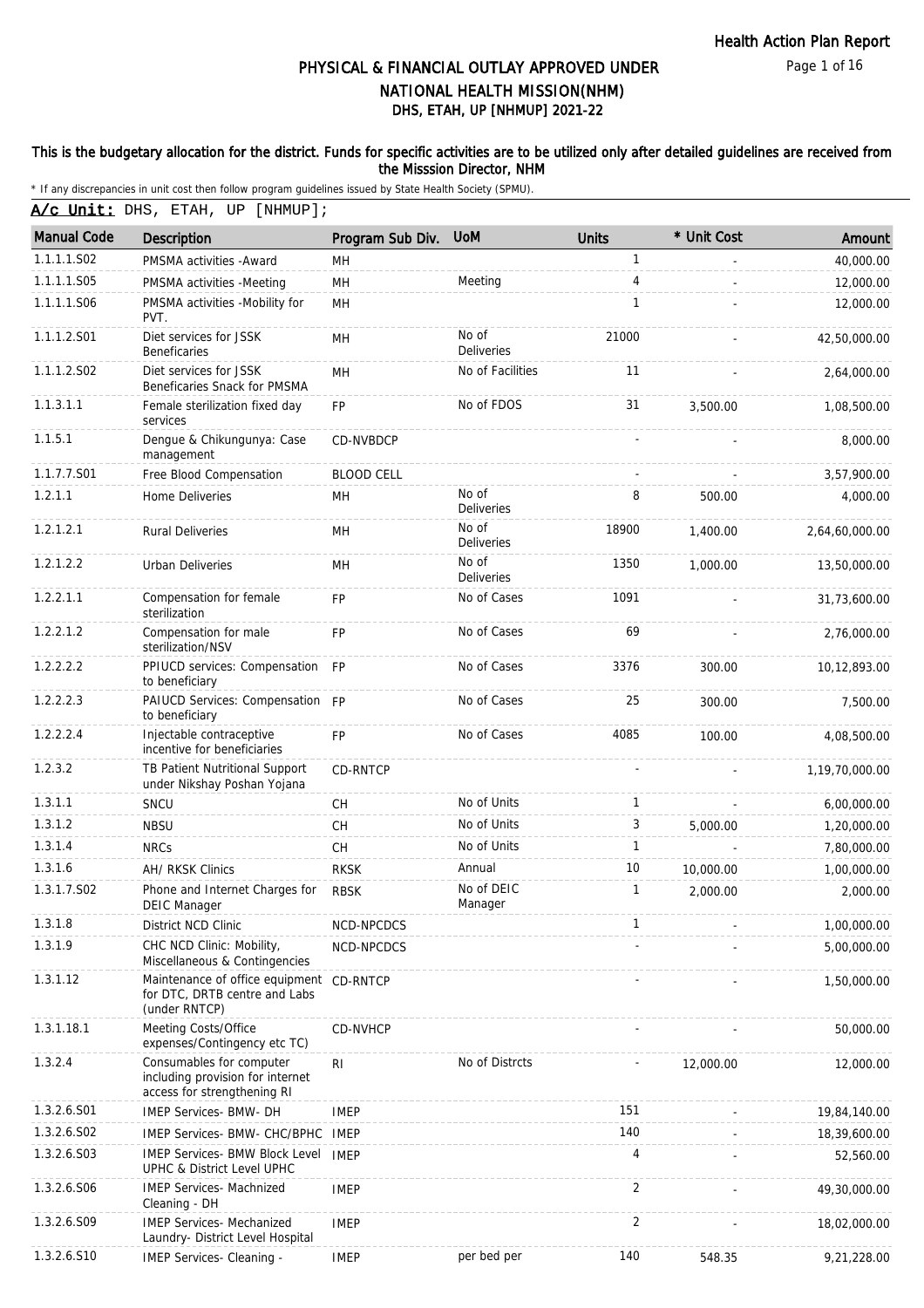### This is the budgetary allocation for the district. Funds for specific activities are to be utilized only after detailed guidelines are received from the Misssion Director, NHM

| <b>Manual Code</b> | <b>Description</b>                                                                                                                                                                                           | Program Sub Div. | <b>UoM</b>                 | <b>Units</b> | * Unit Cost | Amount       |
|--------------------|--------------------------------------------------------------------------------------------------------------------------------------------------------------------------------------------------------------|------------------|----------------------------|--------------|-------------|--------------|
|                    | CHC/BPHC                                                                                                                                                                                                     |                  | month                      |              |             |              |
| 2.2.1              | POL for Family Planning/ Others                                                                                                                                                                              | <b>FP</b>        | No of FDOS                 | 31           | 1,000.00    | 31,000.00    |
| 2.2.2              | Mobility & Communication<br>support for AH counsellors &<br><b>RKSK Coordinators</b>                                                                                                                         | <b>RKSK</b>      |                            | 20           |             | 1,92,000.00  |
| 2.2.3              | Mobility support for RBSK Mobile RBSK<br>health team                                                                                                                                                         |                  | No of Vehicle              | 16           | 33,000.00   | 63,36,000.00 |
| 2.2.4              | Support for RBSK: CUG<br>connection per team and rental                                                                                                                                                      | <b>RBSK</b>      | No of Team                 | 16           | 200.00      | 38,400.00    |
| 2.2.11             | Any Other                                                                                                                                                                                                    |                  |                            |              |             | 1,26,000.00  |
| 2.3.1.1.2          | Monthly Village Health and<br><b>Nutrition Days</b>                                                                                                                                                          | RI               | No of Session              | 4322         | 100.00      | 4,32,200.00  |
| 2.3.1.5            | Organizing Adolescent Health<br>day                                                                                                                                                                          | <b>RKSK</b>      | AHD                        | 152          | 2,500.00    | 3,80,000.00  |
| 2.3.1.6            | Organising Adolescent Friendly<br>Club meetings at subcentre<br>Level                                                                                                                                        | <b>RKSK</b>      | <b>AFC Meeting</b>         | 304          | 250.00      | 76,000.00    |
| 2.3.1.10           | Mobility support for mobile<br>health team/ TA/DA to<br>vaccinators                                                                                                                                          | R <sub>1</sub>   | No of Vehicle              | 3            | 3,96,000.00 | 11,88,000.00 |
| 2.3.1.11           | Outreach for demand<br>generation, testing and<br>treatment of Viral Hepatitis<br>through Mobile Medical<br>Units/NGOs/CBOs/etc                                                                              | CD-NVHCP         |                            |              |             | 20,000.00    |
| 2.3.2.3            | DMHP: Targeted interventions at NCD-NMHP<br>community level Activities &<br>interventions targeted at<br>schools, colleges, workplaces,<br>out of school adolescents, urban<br>slums and suicide prevention. |                  |                            | $\mathbf{1}$ |             | 6,00,000.00  |
| 2.3.3.2            | Screening and free spectacles to NCD-NPCB<br>school children                                                                                                                                                 |                  | No of Cases                |              |             | 6,17,750.00  |
| 2.3.3.3            | Screening and free spectacles<br>for near work to Old Person                                                                                                                                                 | NCD-NPCB         | No of Cases                |              |             | 3,08,875.00  |
| 2.3.3.4.1          | Coverage of Public School and<br>Private school                                                                                                                                                              | NCD-NTCP         |                            | $\mathbf{1}$ |             | 4,99,660.00  |
| 2.3.3.4.5          | Sensitization campaign for<br>college students                                                                                                                                                               | NCD-NTCP         |                            | $\mathbf{1}$ |             | 2,00,000.00  |
| 3.1.1.3.2.S01      | ASHA/AWW/Volunteer Incentive<br>for detection of leprosy                                                                                                                                                     | CD-NLEP          |                            |              |             | 12,000.00    |
| 3.1.1.3.2.S02      | ASHA Incentive for PB<br>(Treatment completion)                                                                                                                                                              | CD-NLEP          |                            |              |             | 8,800.00     |
| 3.1.1.3.2.S03      | ASHA Incentive for MB<br>(Treatment completion)                                                                                                                                                              | CD-NLEP          |                            |              |             | 11,520.00    |
| 3.1.1.3.3          | Any Other ASHS Incentives<br>(ASHA Involvement under NLEP<br>- Sensitisation)                                                                                                                                | CD-NLEP          |                            |              |             | 30,600.00    |
| 3.1.1.3.A.S01      | ASHA Incentive/ Honorarium for<br>Malaria and LLIN Distribution                                                                                                                                              | CD-NVBDCP        |                            |              |             | 4,50,000.00  |
| 3.1.1.3.A.S02      | ASHA Incentive for Dengue and<br>Chikungunya                                                                                                                                                                 | CD-NVBDCP        |                            |              |             | 16,12,000.00 |
| 3.1.1.4.A.1.S01    | ASHA Incentive Filling of CBAC<br>forms and familly folder of<br>patients with confirm NCD cases                                                                                                             | <b>CP</b>        | No. of<br>Beneficiaries    |              | 10.00       | 24,95,280.00 |
| 3.1.1.1.4.S09.A    | ASHA incentive for HRP<br>identification and follow up                                                                                                                                                       | MH               | No of HRP                  | 1400         | 300.00      | 4,20,000.00  |
| 3.1.1.1.1.S01      | JSY Incentive to ASHA                                                                                                                                                                                        | MH               | No of<br><b>Deliveries</b> | 12600        |             | 75,60,000.00 |
| 3.1.1.1.1.S03      | National Iron Plus Incentive for<br>mobilizing children and/or<br>ensuring compliance and                                                                                                                    | <b>CH</b>        | No of ASHA                 | 1570         | 50.00       | 4,71,000.00  |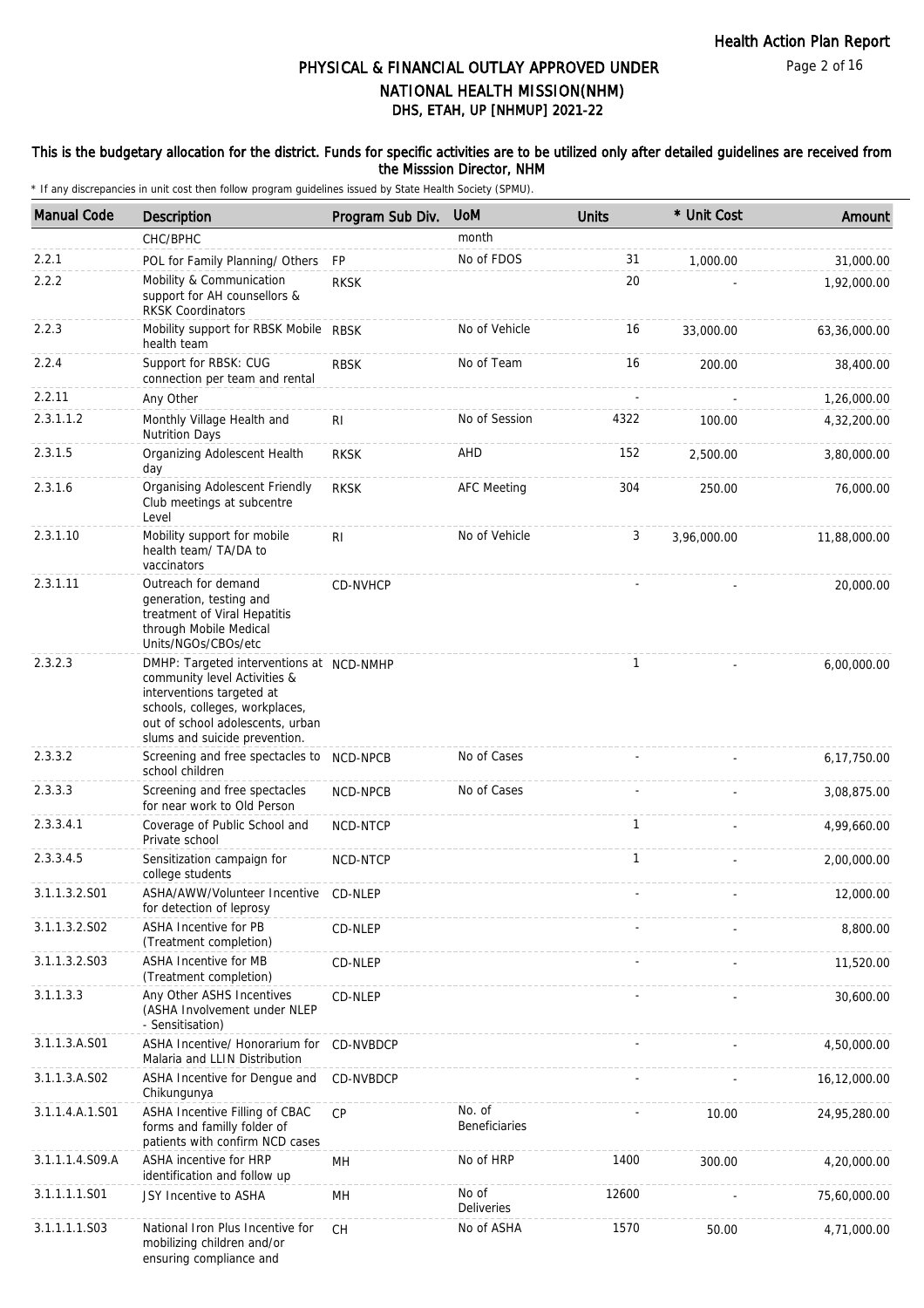#### This is the budgetary allocation for the district. Funds for specific activities are to be utilized only after detailed guidelines are received from the Misssion Director, NHM

| <b>Manual Code</b> | Description                                                                                                      | Program Sub Div. | <b>UoM</b>                               | <b>Units</b> | * Unit Cost | Amount         |
|--------------------|------------------------------------------------------------------------------------------------------------------|------------------|------------------------------------------|--------------|-------------|----------------|
|                    | reporting (6-59 months)                                                                                          |                  |                                          |              |             |                |
| 3.1.1.1.2.S01      | ASHA incentive under MAA<br>programme @ Rs 100 per ASHA<br>for quarterly mother's meeting                        | CH               | No of ASHA                               | 1570         | 100.00      | 6,28,000.00    |
| 3.1.1.1.2.S02      | Incentive for Home Based<br>Newborn Care programme                                                               | CH               | No. of Child                             | 40782        | 250.00      | 1,01,95,500.00 |
| 3.1.1.1.2.S04      | Incentive for referral of SAM<br>cases to NRC and for follow up<br>of discharge SAM children from<br><b>NRCs</b> | СH               | No.of SAM<br>Child referal &<br>followup | $\mathbf{1}$ | 150.00      | 28,800.00      |
| 3.1.1.1.2.S05      | Incentive for National<br>Deworming Day for mobilising<br>out of school children                                 | <b>RKSK</b>      | ASHA                                     | 3164         | 100.00      | 3, 16, 400.00  |
| 3.1.1.1.2.S06      | Incentive for IDCF for<br>prophylactic distribution of ORS<br>to family with under-five<br>children.             | СH               | No of ASHA                               | 1570         | 100.00      | 1,57,000.00    |
| 3.1.1.1.2.S07      | Incentive to ASHA for Quaterly<br>Visit Under HBYC                                                               | <b>CH</b>        | No of Children                           | 21982        | 50.00       | 54,95,500.00   |
| 3.1.1.1.3.S01      | ASHA Incentive under<br>Immunzation                                                                              | <b>RI</b>        | No of Children                           | 42162        | 225.00      | 94,86,540.00   |
| 3.1.1.1.4.S08      | ASHA incentive for injectable<br>contraceptive (Antara)                                                          | <b>FP</b>        | No of Cases                              | 2604         | 100.00      | 2,60,400.00    |
| 3.1.1.1.4.S09.B    | Reimbursement of travel<br>expenses for accompanying a<br>women to facility for medical<br>abortion              | <b>FP</b>        | No of Cases                              | 59           | 225.00      | 13,275.00      |
| 3.1.1.1.4.S09.C    | Reimbursement of travel<br>expenses for accompanying a<br>women to facility for surgical<br>abortion (MVA/EVA)   | <b>FP</b>        | No of Cases                              | 59           | 150.00      | 8,850.00       |
| 3.1.1.1.4.S01      | <b>ASHA Incentives under Saas</b><br>Bahu Sammellan                                                              | <b>FP</b>        | No of Events                             | 1271         | 100.00      | 1,27,100.00    |
| 3.1.1.1.4.S02      | ASHA Incentives under Nayi Pehl FP<br>Kit                                                                        |                  | No of Kits                               | 6280         | 100.00      | 6,28,000.00    |
| 3.1.1.1.4.S04      | ASHA PPIUCD incentive for<br>accompanying the client for<br>PPIUCD insertion                                     | <b>FP</b>        | No of Cases                              | 4410         | 150.00      | 6,61,443.00    |
| 3.1.1.1.4.S05      | ASHA PAIUCD incentive for<br>accompanying the client for<br>PAIUCD insertion                                     | <b>FP</b>        | No. of cases                             | 25           | 150.00      | 3,750.00       |
| 3.1.1.1.4.S06.A    | ASHA incentive under ESB<br>scheme for promoting spacing of<br>births between 02 children                        | <b>FP</b>        | No. of cases                             | 762          | 500.00      | 3,81,000.00    |
| 3.1.1.1.4.S06.B    | ASHA incentive under ESB<br>scheme for promoting spacing of<br>02 years after marriage                           | <b>FP</b>        | No. of cases                             | 572          |             | 2,86,000.00    |
| 3.1.1.1.4.S07      | ASHA incentive under ESB<br>scheme for promoting Adoption<br>of Limiting Method upto Two<br>Children             | FP               | No of Cases                              | 186          | 1,000.00    | 1,86,000.00    |
| 3.1.1.1.5.S02      | Incentive for mobilizing<br>adolescents and community for<br>AHD                                                 | <b>RKSK</b>      | ASHA                                     | 190          | 200.00      | 1,52,000.00    |
| 3.1.1.5            | ASHA incentives for routine<br>activities                                                                        | CP               | No. of Rural &<br>Rurban ASHA            |              | 2,000.00    | 4,02,96,000.00 |
| 3.1.1.6.S01        | Incentive to ASHA Facilitator for<br>CBAC, HRP and SAM Tracking                                                  | <b>CP</b>        | No of AF                                 |              | 1,700.00    | 15,30,000.00   |
| 3.1.1.6.S02        | Incentive to ASHA for Health<br>Promotion Day                                                                    | CP               | No. of Rural &<br>Rurban ASHA            |              | 200.00      | 40,29,600.00   |
| 3.1.1.6.S03        | Incentive to ASHA under PMMVY CP                                                                                 |                  | No. of<br><b>Beneficiaries</b>           |              | 100.00      | 12,01,200.00   |
| 3.1.1.6.S04        | ASHA Beema- Pradhan Mantri                                                                                       | CP               |                                          |              |             | 5,19,906.00    |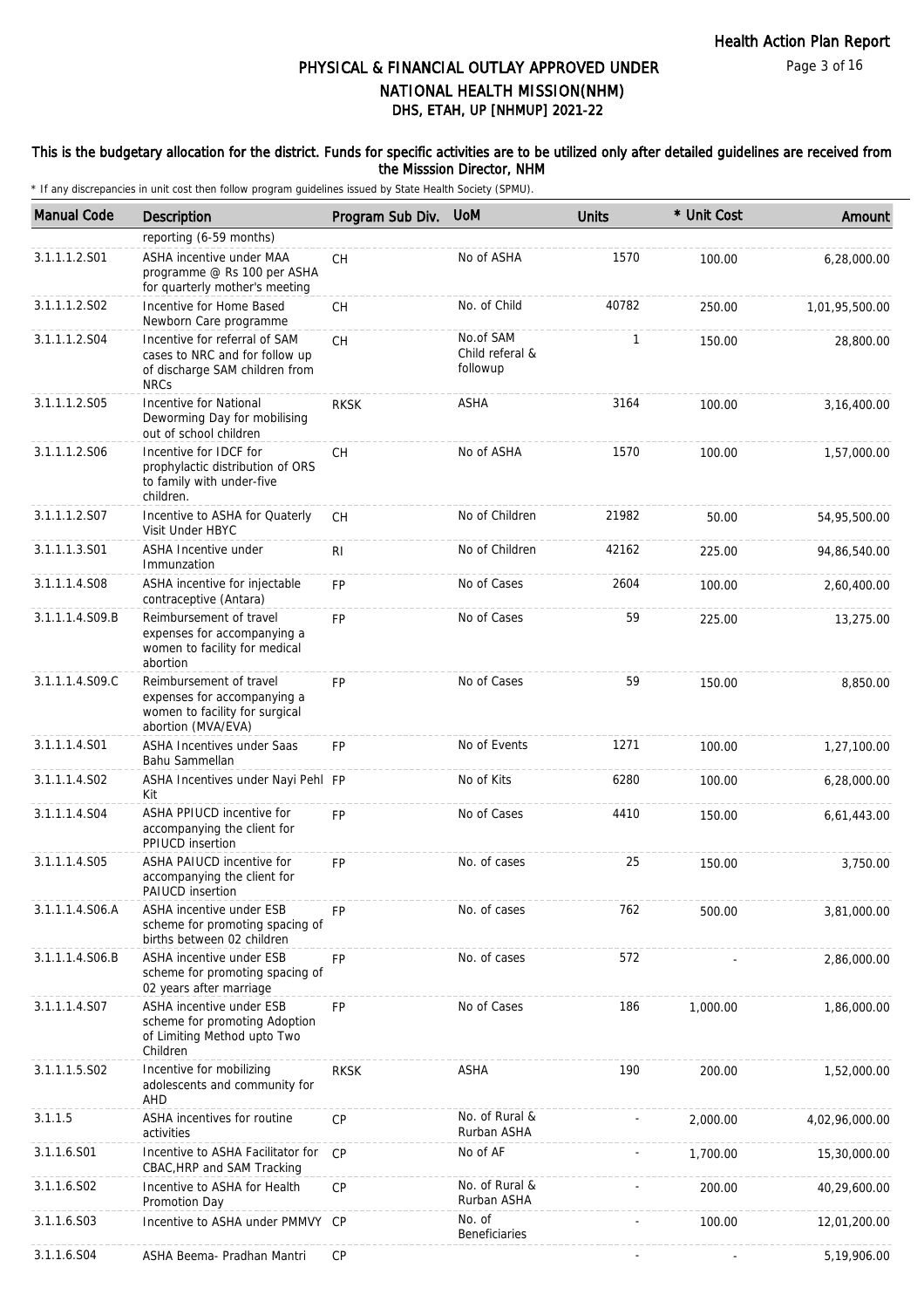### This is the budgetary allocation for the district. Funds for specific activities are to be utilized only after detailed guidelines are received from the Misssion Director, NHM

| <b>Manual Code</b> | <b>Description</b>                                                                                                                | Program Sub Div. | <b>UoM</b>                             | <b>Units</b> | * Unit Cost | Amount       |
|--------------------|-----------------------------------------------------------------------------------------------------------------------------------|------------------|----------------------------------------|--------------|-------------|--------------|
|                    | Jeevan Jyoti & Suraksh Bima<br>Yojna                                                                                              |                  |                                        |              |             |              |
| 3.1.1.6.S05        | Mother Group Meeting                                                                                                              | <b>CP</b>        | No. of Rural &<br>Rurban ASHA          |              |             | 48,04,800.00 |
| 3.1.3.1.1.S01      | Asha/ Asha Sangni Uniform                                                                                                         | <b>CP</b>        | No. of<br>Rural, Rurban<br>ASHA & AF   |              | 600.00      | 10,74,600.00 |
| 3.1.3.1.1.S02      | Asha/ Asha Sangni Umbrella                                                                                                        | CP               | No. of<br>Rural, Rurban<br>ASHA & AF   |              | 200.00      | 3,58,200.00  |
| 3.1.3.1.3          | Awards to ASHA's/Link workers                                                                                                     | <b>CP</b>        | No. of<br>Rural, Urban<br>Rurban ASHA, |              | 300.00      | 5,92,100.00  |
| 3.1.3.1.6          | Supervision costs by ASHA<br>facilitators (Shangni) (12<br>months)                                                                | <b>CP</b>        | No of AF                               |              | 7,200.00    | 64,80,000.00 |
| 3.1.1.1.3.S02.A    | Mobilization of children through<br>ASHA or other mobilizers                                                                      | RI.              | No of Session                          | 26866        | 150.00      | 40,29,900.00 |
| 3.1.3.5.S01        | Incentive for other link workers<br>for Prepration of Due List of<br>Childrens to be immunized                                    | RI.              | No of Session                          | 2640         | 100.00      | 2,64,000.00  |
| 3.1.2.10.S03       | Incentive to ASHA Cluster<br>Meeting                                                                                              | <b>CP</b>        |                                        |              |             | 23,06,900.00 |
| 3.2.3.1.1          | Treatment Supporter<br>Honorarium (Rs 1000)                                                                                       | CD-RNTCP         |                                        |              |             | 20,70,000.00 |
| 3.2.3.1.2          | <b>Treatment Supporter</b><br>Honorarium (Rs 5000)                                                                                | CD-RNTCP         |                                        |              |             | 2,38,500.00  |
| 3.2.3.1.3          | Incentive for informant (Rs 500)                                                                                                  | CD-RNTCP         |                                        |              |             | 3,42,450.00  |
| 3.2.3.1.4.S01      | State/District TB Forums                                                                                                          | CD-RNTCP         |                                        |              |             | 5,000.00     |
| 3.2.3.1.4.S02      | <b>Community Engagement</b><br>activities /Incentive for<br>community<br>volunteers/supervisors /LT etc<br>undertaking ACF        | CD-RNTCP         |                                        |              |             | 13,80,000.00 |
| 3.2.1.1.S02        | Other activities under Mission<br>Parivar Vikas: Demand<br>Generation (Saas Bahu<br>Sammellan)                                    | <b>FP</b>        | No of Events                           | 1271         | 1,500.00    | 19,06,500.00 |
| 3.2.1.2            | Incentives for Peer Educators                                                                                                     | <b>RKSK</b>      | Peer Educator                          | 760          | 50.00       | 4,56,000.00  |
| 3.2.2.1.1.S01      | Operational cost for Spray<br>Wages                                                                                               | CD-NVBDCP        |                                        |              |             | 4,09,243.00  |
| 3.3.2              | Orientation Workshops,<br>Trainings and capacity building<br>of PRI for RKS at District Health<br>Societies, CHC and PHC          | CP               |                                        |              |             | 11,59,900.00 |
| 3.3.3.2            | Training of PRI's<br>representatives/ Police<br>personnel/ Teachers/ Transport<br>personnel/ NGO personnel/<br>other stakeholders | NCD-NTCP         |                                        | $\mathbf{1}$ |             | 30,000.00    |
| 3.3.3.3            | Training of PRI under National<br>Program for Climate Change and<br>Human Health (NPCCHH)                                         | NCD-NPCCHH       |                                        | 1            |             | 70,000.00    |
| 3.3.4.S01          | AAA Platform                                                                                                                      | CP               | No. of Rural &<br>Rurban ASHA          |              | 75.00       | 26,85,600.00 |
| 4.1.3              | <b>Community Health Centers</b>                                                                                                   | <b>CP</b>        | No of CHC                              | 12           | 2,50,000.00 | 30,00,000.00 |
| 4.1.4              | Primary Health Centers                                                                                                            | <b>CP</b>        | No of PHC                              | 32           | 87,500.00   | 28,00,000.00 |
| 4.1.5              | Sub Centers                                                                                                                       | <b>CP</b>        | No. of Sub<br>Centre                   |              | 10,000.00   | 18,20,000.00 |
| 4.1.6              | Village Health Sanitation &<br><b>Nutrition Committee</b>                                                                         | CP               | No. of VHSNC                           |              | 10,000.00   | 77,40,000.00 |
| 4.1.7.S01          | H&WC Additional Untied Grant-                                                                                                     | CP               | No. of HWC-                            |              | 30,000.00   | 35,70,000.00 |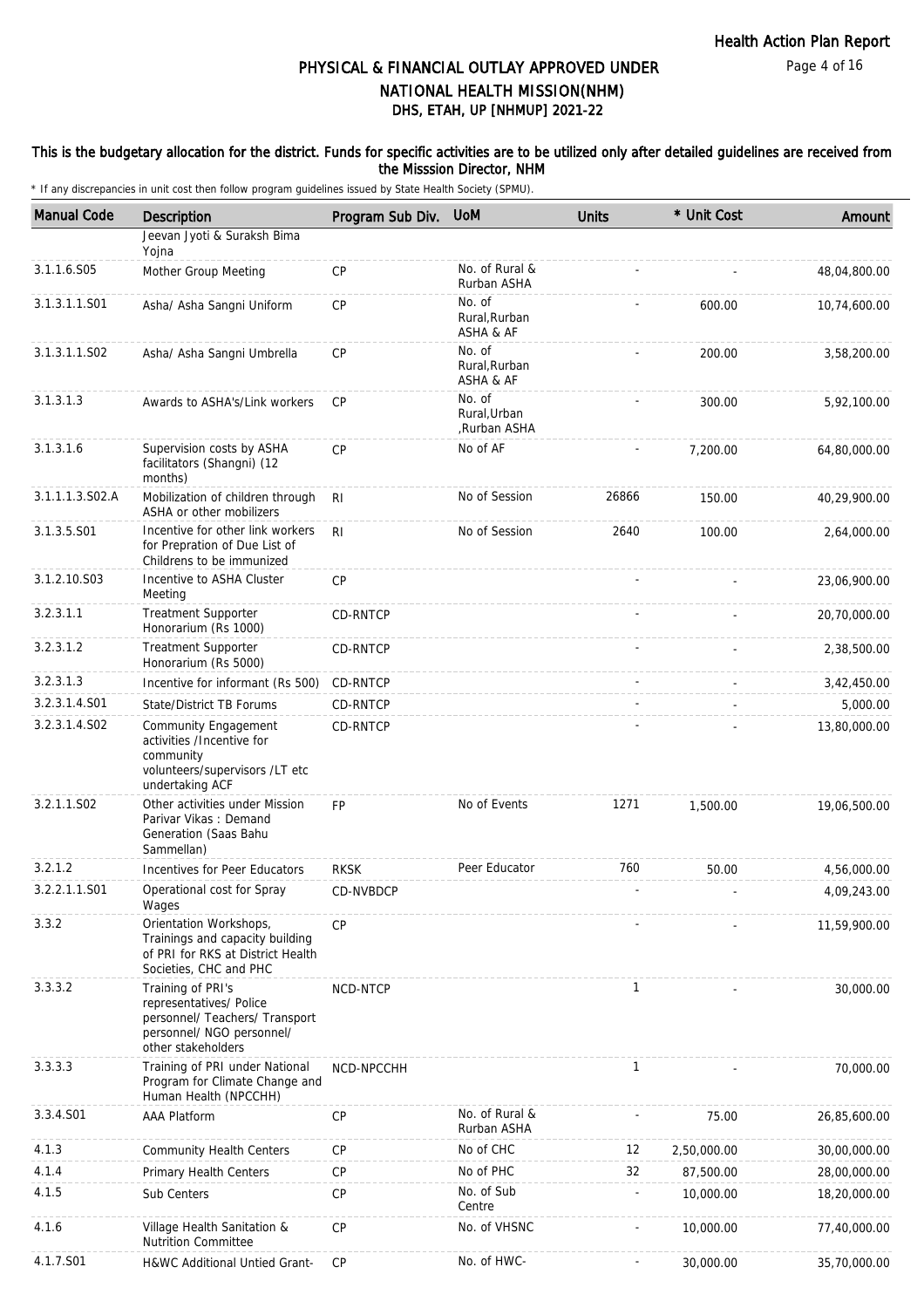### This is the budgetary allocation for the district. Funds for specific activities are to be utilized only after detailed guidelines are received from the Misssion Director, NHM

| <b>Manual Code</b> | <b>Description</b>                                                        | Program Sub Div.  | <b>UoM</b>                               | <b>Units</b>   | * Unit Cost | Amount         |
|--------------------|---------------------------------------------------------------------------|-------------------|------------------------------------------|----------------|-------------|----------------|
|                    | <b>SC</b>                                                                 |                   | <b>SC</b>                                |                |             |                |
| 4.1.7.S02          | H&WC Additional Untied Grant-<br>PHC                                      | <b>CP</b>         | No. of HWC-<br>PHC                       |                | 50,000.00   | 14,00,000.00   |
| 5.1.1.2.8          | Infrastructure strengthening of<br>SC to H&WC                             | <b>CP</b>         | No. of HWC-<br><b>SC</b>                 |                | 7,00,000.00 | 1,66,50,000.00 |
| 5.1.1.2.9          | Infrastructure strengthening of<br>PHC to H&WC                            | CP                | No. of HWC-<br>PHC                       |                | 2,74,000.00 | 21,92,000.00   |
| 5.1.2              | Sub Centre Rent and<br>Contingencies                                      | CP                |                                          |                |             | 11,88,000.00   |
| 5.3.3              | Blood bank/ Blood storage/ Day<br>care centre for<br>hemoglobinopathies   | <b>BLOOD CELL</b> | Lumpsump                                 |                |             | 50,000.00      |
| 5.3.9              | Safety Pits                                                               | RI                | No of piece                              | 2              | 6,000.00    | 12,000.00      |
| 5.3.14             | Civil Works under RNTCP                                                   | CD-RNTCP          |                                          |                |             | 2,50,000.00    |
| 6.1.1.1.2.S02      | FRU Strengthening                                                         | MH                | List of<br><b>Different</b><br>Equipment |                |             | 5,20,599.00    |
| 6.1.1.1.5          | Any other Equipment<br>(Instrument and Equipment for<br>HWC)              | <b>MH</b>         | List of<br>Different<br>Equipment        | $\overline{4}$ |             | 8,00,000.00    |
| 6.1.1.3.3          | Minilap kits                                                              | <b>FP</b>         | No of Kits                               | 10             | 3,000.00    | 30,000.00      |
| 6.1.1.3.5          | PPIUCD forceps                                                            | FP                | No of Kelly<br>forcep                    | 90             | 600.00      | 54,000.00      |
| 6.1.1.5.2          | Equipment for DEIC                                                        | <b>RBSK</b>       |                                          | $\mathbf{1}$   |             | 23,72,000.00   |
| 6.1.5.1.1          | Grant-in-aid for Vision Centre<br>(PHC) (Govt.)                           | NCD-NPCB          |                                          |                |             | 1,00,000.00    |
| 6.1.1.21.1         | Recurring GIA: Machinery &<br>Equipment for DH                            | NCD-NPHCE         |                                          | $\mathbf{1}$   |             | 1,50,000.00    |
| 6.1.2.6.F1.S03     | IT Recurring Expenses for PHC                                             | CP                |                                          |                |             | 1,00,000.00    |
| 6.1.2.6.F1.S04     | Laptop for HWC-PHC                                                        | <b>CP</b>         |                                          |                |             | 5,20,000.00    |
| 6.1.4.3.1          | <b>MCR</b>                                                                | CD-NLEP           |                                          |                |             | 8,000.00       |
| 6.1.4.3.2          | Aids/Appliance                                                            | CD-NLEP           |                                          |                |             | 17,000.00      |
| 6.1.4.3.3          | Equipment                                                                 | CD-NLEP           |                                          |                |             | 5,000.00       |
| 6.1.6.1            | Repairs of Laparoscopes                                                   |                   | No of<br>Laproscopes                     | 1              | 25,000.00   | 25,000.00      |
| 6.2.1.1.A7.S05.a   | Drugs & Consumables Normal<br>Delivery L1 Facility                        | MH                | No of<br>Deliveries                      | 1200           |             | 24,000.00      |
| 6.2.1.1.A7.S05.b   | Drugs & Consumables Normal<br>Delivery L2 Facility                        | MH                | No of<br>Deliveries                      | 13100          |             | 5,24,000.00    |
| 6.2.1.1.A7.S05.c   | Drugs & Consumables Normal<br>Delivery L3 Facility                        | MН                | No of<br><b>Deliveries</b>               | 7900           |             | 6,32,000.00    |
| 6.2.1.1.A7.S05.d   | Drugs & Consumables Caesarean MH<br>Delivery L3 Facility                  |                   | No of<br><b>Deliveries</b>               | 100            |             | 36,000.00      |
| 6.2.1.2.2.12       | AEFI kit under RI Program                                                 | R <sub>l</sub>    | No. of Kits                              | 55             | 200.00      | 11,000.00      |
| 6.2.1.3.1          | Nayi Pehl Kit                                                             | FP                | No of Kits                               | 6280           | 220.00      | 13,81,600.00   |
| 6.2.1.5.1          | Medicine for Mobile health team                                           | <b>RBSK</b>       | No of Team                               | 16             | 5,000.00    | 80,000.00      |
| 6.2.1.6.1          | Red/Black plastic bags et                                                 | R <sub>l</sub>    | No of Session                            | 21612          | 9.00        | 1,94,508.00    |
| 6.2.1.6.2          | Bleach/Hypochlorite solution/<br>Twin bucket                              | R <sub>l</sub>    | No of Facilities                         |                |             | 18,000.00      |
| 6.2.2.1.4          | Replenishment of ASHA HBNC<br>kits                                        | CP                | No of ASHA                               |                | 150.00      | 2,11,350.00    |
| 6.2.2.2.2          | Drugs and Supplies for blood<br>related disorders-<br>Haemoglobinopathies | <b>BLOOD CELL</b> |                                          |                |             | 40,000.00      |
| 6.2.2.4.1          | Drugs & Supplies for Ayush                                                | AYUSH             | No of Doctors                            | 19             | 50,000.00   | 9,50,000.00    |
| 6.2.2.6.1          | Lab strengthening of SHC - HWC CP                                         |                   |                                          |                |             | 24,37,500.00   |
| 6.2.2.6.2          |                                                                           |                   |                                          |                |             |                |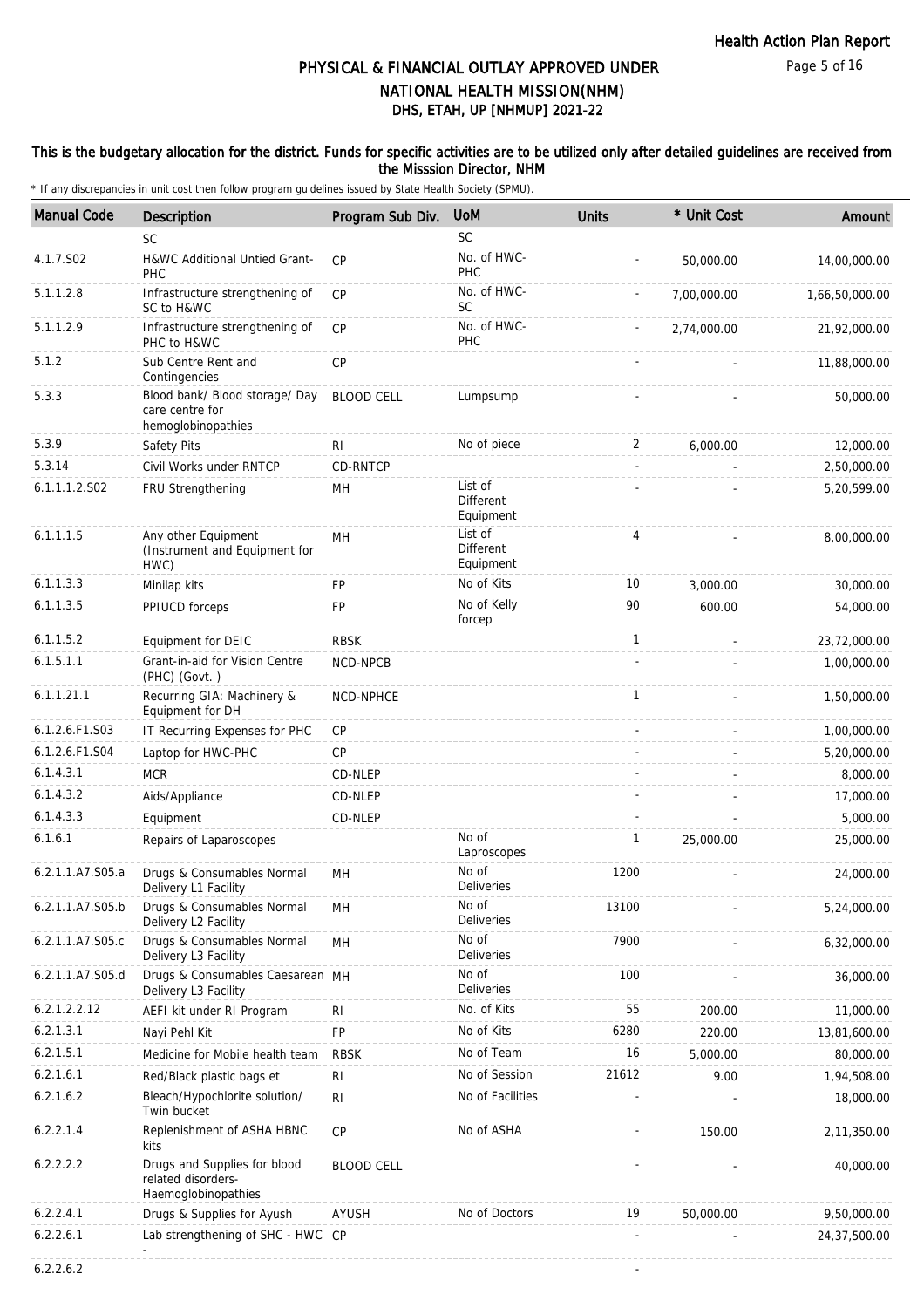### This is the budgetary allocation for the district. Funds for specific activities are to be utilized only after detailed guidelines are received from the Misssion Director, NHM

| <b>Manual Code</b> | Description                                                                                                | Program Sub Div. | <b>UoM</b>                                             | <b>Units</b> | * Unit Cost | Amount         |
|--------------------|------------------------------------------------------------------------------------------------------------|------------------|--------------------------------------------------------|--------------|-------------|----------------|
|                    | Lab strengthening of PHC - HWC                                                                             | CP               |                                                        |              |             | 16,40,000.00   |
| 6.2.3.1.1          | Chloroquine phosphate tablets                                                                              | CD-NVBDCP        |                                                        |              |             | 25,000.00      |
| 6.2.3.1.2          | Primaguine tablets 2.5 mg                                                                                  | CD-NVBDCP        |                                                        |              |             | 12,500.00      |
| 6.2.3.1.3          | Primaguine tablets 7.5 mg                                                                                  | CD-NVBDCP        |                                                        |              |             | 25,000.00      |
| 6.2.3.1.12         | RDT Malaria - bi-valent (For Non<br>Project states)                                                        | CD-NVBDCP        |                                                        |              |             | 4,27,000.00    |
| 6.2.3.2.1          | Supportive drugs, lab. Reagents                                                                            | CD-NLEP          |                                                        |              |             | 13,000.00      |
| 6.2.3.3.1          | Laboratory Materials                                                                                       | CD-RNTCP         |                                                        |              |             | 12,70,000.00   |
| 6.2.3.3.2          | Procurement of Drugs                                                                                       | CD-RNTCP         |                                                        |              |             | 6,60,000.00    |
| 6.2.4.1.1          | Assistance for<br>consumables/drugs/medicines to<br>the Govt./District Hospital for<br>Cat sx etc          | NCD-NPCB         | No of Cases                                            |              |             | 10,86,480.00   |
| 6.2.4.5.1          | Drugs & Consumables for NCD<br>Management (incl. Diabetes,<br>Hypertension, Strokes etc)for<br>whole dist. | NCD-NPCDCS       |                                                        | $\mathbf{1}$ |             | 2,00,000.00    |
| 6.2.4.5.3          | Drugs & Diagnostic for NCD<br>Management incl. Diabetes,<br>Hypertension, Strokes etc                      | NCD-NPCDCS       |                                                        |              |             | 1,50,000.00    |
| 6.1.3.2.a.S01      | Free Diagnostics for Pregnant<br>women under JSSK - USG on<br>PPP for PMSMA                                | <b>MH</b>        | No of ANC                                              | 1200         |             | 3,60,000.00    |
| 6.1.3.2.a.S02      | Free Diagnostics for Pregnant<br>women under JSSK- AVD for for<br>HIV & Syphilis at VHNDs                  | MH               | No of ANC                                              | 235          |             |                |
| 6.1.3.2.a.S03      | Free Diagnostics for Pregnant<br>women under JSSK-MH                                                       | MH               | No of ANC                                              | 49000        |             | 4,90,000.00    |
| 6.1.3.2.b          | Free Diagnostics for Sick infants<br>under JSSK                                                            | <b>CH</b>        | No of Units                                            | $\mathbf{1}$ |             | 1,20,000.00    |
| 6.3.1.S03          | Any other (please specify)                                                                                 |                  |                                                        |              |             | 84,00,000.00   |
| 7.5.1              | Tribal Patient Support &<br><b>Transportation Charges</b>                                                  | CD-RNTCP         |                                                        |              |             | 58,300.00      |
| 7.5.2              | Sample collecton &<br>transportation charges                                                               | <b>CD-RNTCP</b>  |                                                        |              |             | 2,89,325.00    |
| 8.1.1.1            | ANMs - MH                                                                                                  | MH               | No of MH ANM                                           | 180          |             | 3,41,84,846.00 |
| 8.1.1.1.S01        | ANM For New Sub-Center - CP                                                                                | CP               |                                                        |              |             | 34,64,572.00   |
| 8.1.1.2.S05        | Staff Nurses-MH                                                                                            | MН               | No of MH<br><b>Staff Nurse</b>                         | 52           |             | 1,57,58,606.00 |
| 8.1.1.2.S11        | Staff Nurse HWC - CP                                                                                       | CP               |                                                        |              |             | 51,44,044.00   |
| 8.1.1.2.S12        | Staff Nurses HWC - MH                                                                                      | MН               |                                                        | 12           |             | 14,40,936.00   |
| 8.1.1.5.S02        | Laboratory Technicians -HR                                                                                 | <b>HR</b>        |                                                        | 2            |             | 5,29,632.00    |
| 8.1.1.5.S04        | Laboratory Technicians - RNTCP                                                                             | CD-RNTCP         |                                                        |              |             | 49,41,696.00   |
| 8.1.1.6.S05        | OT Technician                                                                                              | <b>MIS</b>       | No of MH OT<br>technician                              |              |             | 5,29,200.00    |
| 8.1.1.9            | Radiographer/ X-ray technician                                                                             | <b>HR</b>        |                                                        | 2            |             | 5,29,632.00    |
| 8.1.2.1.S04        | Obstetricians and Gynaecologists MH<br>-MH                                                                 |                  | No of MH<br>Obstetricians<br>and<br>Gynaecologist<br>S |              |             | 36,60,000.00   |
| 8.1.2.3.S05        | Anaesthetists -MH                                                                                          | MH               | No of MH<br>Anesthetic                                 |              |             | 32,40,000.00   |
| 8.1.3.10.S01       | FRU Operationalization for<br>Gynae & anesthetist specialist on<br>call from govt sector                   | MН               | No of C<br>Section                                     | 6            |             | 18,000.00      |
| 8.1.3.10.S02       | FRU Operationalization<br>Gynecologists specialist on call<br>from pvt sector                              | MH               | No of C<br>Section                                     | 3            |             | 13,500.00      |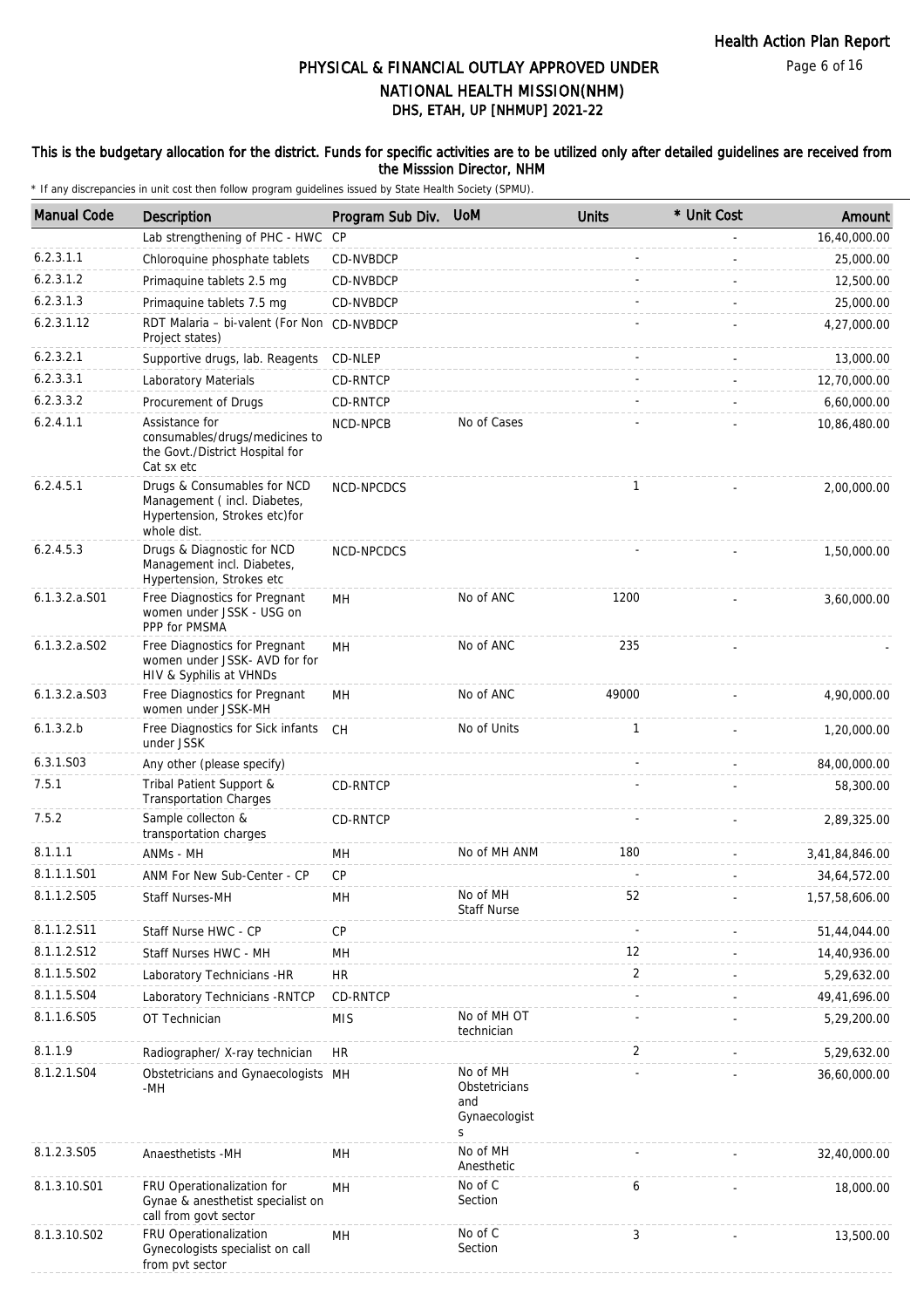### This is the budgetary allocation for the district. Funds for specific activities are to be utilized only after detailed guidelines are received from the Misssion Director, NHM

| <b>Manual Code</b> | Description                                                                     | Program Sub Div.  | <b>UoM</b>                     | <b>Units</b>   | * Unit Cost | Amount            |
|--------------------|---------------------------------------------------------------------------------|-------------------|--------------------------------|----------------|-------------|-------------------|
| 8.1.3.10.S03       | FRU Operationalization<br>anesthetist specialist on call for<br>from pvt sector | MH                | No of C<br>Section             | 3              |             | 9,000.00          |
| 8.1.4.1.S01        | Dental Surgeons- DH &CHC                                                        | HR                |                                | 2              |             | 13,96,752.00      |
| 8.1.5.S03          | Medical Officers -MH                                                            | MН                | No of MH LMO                   | $\overline{a}$ |             | 20,22,000.00      |
| 8.1.6.1            | <b>AYUSH MOs</b>                                                                | AYUSH             |                                | 20             |             | 1,02,73,788.00    |
| 8.1.6.2            | Pharmacist - AYUSH                                                              | <b>AYUSH</b>      |                                | 11             |             | 23,36,934.00      |
| 8.1.7.1.1          | MOs-AYUSH                                                                       | <b>RBSK</b>       |                                | 28             |             | 1, 16, 19, 552.00 |
| 8.1.7.1.2.S02      | MOs-Dental MO/ BDS                                                              | <b>RBSK</b>       |                                | 4              |             | 28,54,320.00      |
| 8.1.7.1.3          | <b>Staff Nurse</b>                                                              | <b>RBSK</b>       |                                | 14             |             | 47,09,376.00      |
| 8.1.7.1.4          | ANM                                                                             | <b>RBSK</b>       |                                | $\overline{2}$ |             | 1,70,040.00       |
| 8.1.7.1.5.S01      | Para Medical Worker                                                             | <b>RBSK</b>       |                                | 15             |             | 36, 33, 120.00    |
| 8.1.7.1.5.S02      | Pharmacists                                                                     | <b>RBSK</b>       |                                | $\mathbf{1}$   |             | 2,86,176.00       |
| 8.1.8.1            | <b>Medical Officers</b>                                                         | CH                | No. of Mos                     | $\mathbf{1}$   |             | 7,56,000.00       |
| 8.1.8.2            | <b>Staff Nurse</b>                                                              | СH                | No. of SNs                     | 4              |             | 15,88,658.00      |
| 8.1.8.3            | Cook cum caretaker                                                              | <b>CH</b>         | No. of Cook<br>cum Caretaker   | $\overline{2}$ |             | 3,08,551.00       |
| 8.1.8.5            | Feeding demonstrator for NRC                                                    | СH                | No. of FDs                     | $\mathbf{1}$   |             | 99,000.00         |
| 8.1.9.1.S01        | Paediatrician SNCU-CH                                                           | <b>CH</b>         | No. of<br>Peadiatrician        | 3              |             | 48,00,000.00      |
| 8.1.9.3.S01        | Staff Nurse - SNCU/KMC                                                          | <b>CH</b>         | No. of SNs                     | 12             |             | 26,64,180.00      |
| 8.1.9.3.SO2        | Staff Nurse -NBSU                                                               | <b>CH</b>         | No. of SNs                     | 9              |             | 19,00,433.00      |
| 8.1.9.6.S02        | Others- SNCU Staff (Ward<br>Aaya/ Cleaner/ Security Guard)                      | CH                |                                | 9              |             | 16,09,484.00      |
| 8.1.9.6.S03        | Others- SNCU Staff DEO                                                          | СH                | no. of Posts                   | $\mathbf{1}$   |             | 2,49,046.00       |
| 8.1.12.1           | Mid-level Service Provider                                                      | <b>CP</b>         |                                | ä,             |             | 63,70,470.00      |
| 8.1.12.2           | Performance incentive for Mid-<br>level service providers                       | CP                | No. of HWC-<br>CHO             |                | 15,000.00   | 39,26,250.00      |
| 8.1.13.1.S02       | Counsellor - RKSK                                                               | <b>RKSK</b>       |                                | 10             |             | 25,65,354.00      |
| 8.1.13.1.S03       | Counsellor - RMNCHA-FW                                                          | FP                | No of<br>Counsellors/m<br>onth | $\mathbf{1}$   | 15,073.00   | 2,13,968.00       |
| 8.1.13.10          | TBHV-CD-RNTCP                                                                   | CD-RNTCP          |                                |                |             | 6,54,000.00       |
| 8.1.13.22.S07      | Rogi Sahayata Kendra Manager                                                    | QA                |                                | 2              |             | 4,65,600.00       |
| 8.1.13.22.S13      | Rogi Sahayata Kendra Operator                                                   | QA                |                                | 2              |             | 3,34,682.00       |
| 8.1.14.1.S01       | MO (Blood Bank)                                                                 | <b>BLOOD CELL</b> |                                |                |             | 11,54,000.00      |
| 8.1.14.2           | <b>Staff Nurse</b>                                                              | <b>BLOOD CELL</b> |                                |                |             | 2,78,000.00       |
| 8.1.14.4.S02       | Lab Technician (BB)                                                             | <b>BLOOD CELL</b> |                                |                |             | 7,92,000.00       |
| 8.1.14.5.S01       | Others- Counsellor                                                              | <b>BLOOD CELL</b> |                                |                |             | 3,31,000.00       |
| 8.1.14.5.S03       | Others-Lab Attendant                                                            | <b>BLOOD CELL</b> |                                |                |             | 4,65,000.00       |
| 8.1.16.2.S01       | Cold Chain Handlers                                                             | RI                |                                |                |             | 2,10,067.00       |
| 8.1.16.6.S01       | Data Entry Operator BB                                                          | <b>BLOOD CELL</b> |                                |                |             | 1,95,000.00       |
| 8.1.16.7.S02       | Sweeper- NCD- Blood bank                                                        | <b>BLOOD CELL</b> |                                |                |             | 1,44,000.00       |
| 8.1.16.7.S05       | Cleaner -NRC                                                                    | СH                | no. of Posts                   | 1              |             | 1,78,831.00       |
| 8.4.1              | Additional Allowances/<br>Incentives to Medical Officers                        | MH                |                                | 3              |             | 72,000.00         |
| 8.4.7              | Incentive to provider for PPIUCD FP<br>services @Rs 150 per PPIUCD<br>insertion |                   | No of Cases                    | 4300           | 150.00      | 6,45,000.00       |
| 8.4.8              | Incentive to provider for PAIUCD FP<br>Services @Rs 150 per PAIUCD<br>insertion |                   | No of Cases                    | 25             | 150.00      | 3,750.00          |
| 8.4.9              | Team based incentives for<br>Health & Wellness Centers                          | CP                | No of HWC                      |                | 11,000.00   | 28,79,250.00      |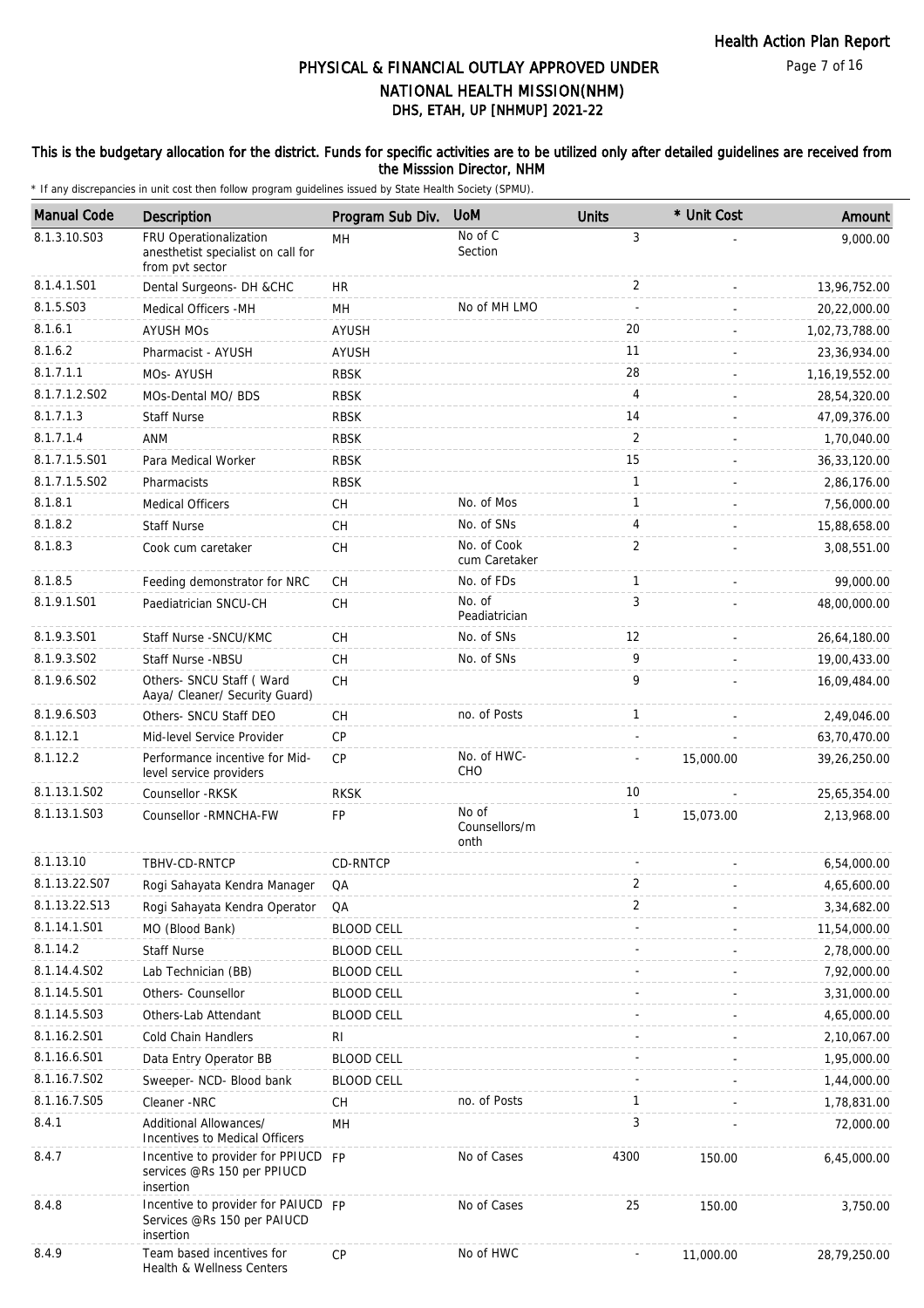#### This is the budgetary allocation for the district. Funds for specific activities are to be utilized only after detailed guidelines are received from the Misssion Director, NHM

| <b>Manual Code</b> | Description                                                                                  | Program Sub Div. | <b>UoM</b>                      | <b>Units</b> | * Unit Cost  | Amount       |
|--------------------|----------------------------------------------------------------------------------------------|------------------|---------------------------------|--------------|--------------|--------------|
|                    | (H&WC Sub Center)                                                                            |                  |                                 |              |              |              |
| 8.4.10             | Team based incentives for<br>Health & Wellness Centers<br>(H&WC PHC)                         | <b>CP</b>        | No of HWC                       |              | 11,000.00    | 15,58,000.00 |
| 8.4.11             | Incentives under NVHCP for MO, CD-NVHCP<br>Pharmacist and LT                                 |                  |                                 |              |              | 22,200.00    |
| 8.4.12.S01         | HRP identification and follow up<br>for ANM                                                  | MН               | No of HRP                       | 1400         | 200.00       | 2,80,000.00  |
| 8.4.12.S03         | Performance based Incentives to FP<br>RMNCHA Counselors in Family<br>Planning                |                  | No of Cases                     | 81           | 50.00        | 4,050.00     |
| 8.4.12.S04         | RI Cold chain handlers incentive                                                             | -RI              | Lumpsump                        | 11           | 2,400.00     | 3,16,800.00  |
| 9.2.1.1.7          | Training of Staff Nurses/ANMs /<br>LHVs in SBA                                               | Nursing          |                                 | 1            | 10,86,520.00 | 10,86,520.00 |
| 9.2.1.2.4          | Orienation activities on vitamin A CH<br>supplemenation and Anemia<br>Mukta Bharat Programme |                  | No of Batch                     | 18           |              | 66,140.00    |
| 9.2.1.2.20         | Orientation on National<br>Deworming Day                                                     | <b>RKSK</b>      | per participant                 | 149          | 100.00       | 2,97,360.00  |
| 9.2.1.3.2.S01      | Otr.Review/orientation meeting<br>at Block Level for ANM                                     | <b>FP</b>        | No of<br>Orientation<br>meeting | 32           | 1,000.00     | 32,000.00    |
| 9.2.1.3.23         | Training of Medical officers<br>(Injectible Contraceptive<br>Trainings)                      | <b>FP</b>        | No of Batch                     | $\mathbf{1}$ | 41,800.00    | 41,800.00    |
| 9.2.1.3.24         | Training of AYUSH doctors<br>(Injectible Contraceptive<br>Trainings)                         | <b>FP</b>        | No of Batch                     | $\mathbf{1}$ | 22,800.00    | 22,800.00    |
| 9.2.1.3.25         | Training of Nurses (Staff<br>Nurse/LHV/ANM) (Injectible<br>Contraceptive Trainings)          | <b>FP</b>        | No of Batch                     | $\mathbf{1}$ | 35,800.00    | 35,800.00    |
| 9.2.1.3.27.S01     | FP-LMIS training-Urban Staffs<br>and others                                                  | <b>FP</b>        |                                 | $\mathbf{1}$ | 46,900.00    | 46,900.00    |
| 9.2.1.3.27.S02     | FP-LMIS training- ASHA Sangni<br>Refresher                                                   | FP               |                                 | 2            | 4,900.00     | 9,800.00     |
| 9.2.1.4.13.C       | Any other (please specify) Kishor RKSK<br>Swasyhya Manch                                     |                  | No of Events                    | 18           | 5,000.00     | 90,000.00    |
| 9.2.1.7.1.S01      | Training under Immunisation-<br><b>CCH</b>                                                   | R <sub>l</sub>   | Lumpsump                        |              |              | 35,400.00    |
| 9.2.1.7.1.S02      | Training under Immunisation-<br>Data Handler                                                 | RI               | Lumpsump                        |              |              | 5,000.00     |
| 9.2.1.7.1.S03      | Training under Immunisation-<br><b>Health Worker</b>                                         | RI.              | Lumpsump                        |              |              | 4,62,000.00  |
| 9.2.2.6.3          | Kayakalp Trainings                                                                           | QA               | <b>Districts</b>                | $\mathbf{1}$ | 33,000.00    | 33,000.00    |
| 9.2.2.7.2          | Training cum review meeting for MIS<br>HMIS & MCTS at District level                         |                  | No of<br>Participants           |              |              | 41,580.00    |
| 9.2.2.7.3          | Training cum review meeting for MIS<br>HMIS & MCTS at Block level                            |                  | No of<br>Participants           |              |              | 1,44,600.00  |
| 9.2.2.8.2          | Multi-skilling of ASHA, MPW ay<br>HWCs (SHC & PHC)                                           | <b>CP</b>        | Lumpsump                        |              |              | 10,50,000.00 |
| 9.2.2.8.5.S01      | Training of MPW and Asha                                                                     | CP               |                                 |              |              | 2,80,000.00  |
| 9.2.2.8.5.S02      | Training of MO and SN                                                                        | CP               |                                 |              |              | 4,90,000.00  |
| 9.2.2.8.5.S03      | Cost of Yoga Sessions                                                                        | <b>CP</b>        |                                 |              |              | 3,39,750.00  |
| 9.2.3.1.1          | Medical Officers (1 day)                                                                     | CD-IDSP          |                                 |              |              | 53,360.00    |
| 9.2.3.1.5          | Data Managers (2days)                                                                        | CD-IDSP          |                                 |              |              | 18,400.00    |
| 9.2.3.1.7          | ASHA & MPWs, AWW &<br>Community volunteers (1 day)                                           | CD-IDSP          |                                 |              |              | 13,200.00    |
| 9.2.3.2.1          | Training / Capacity Building<br>(Malaria)                                                    | CD-NVBDCP        |                                 |              |              | 1,34,400.00  |
| 9.2.3.4.1          | Trainings under RNTCP                                                                        | CD-RNTCP         |                                 |              |              | 2,20,000.00  |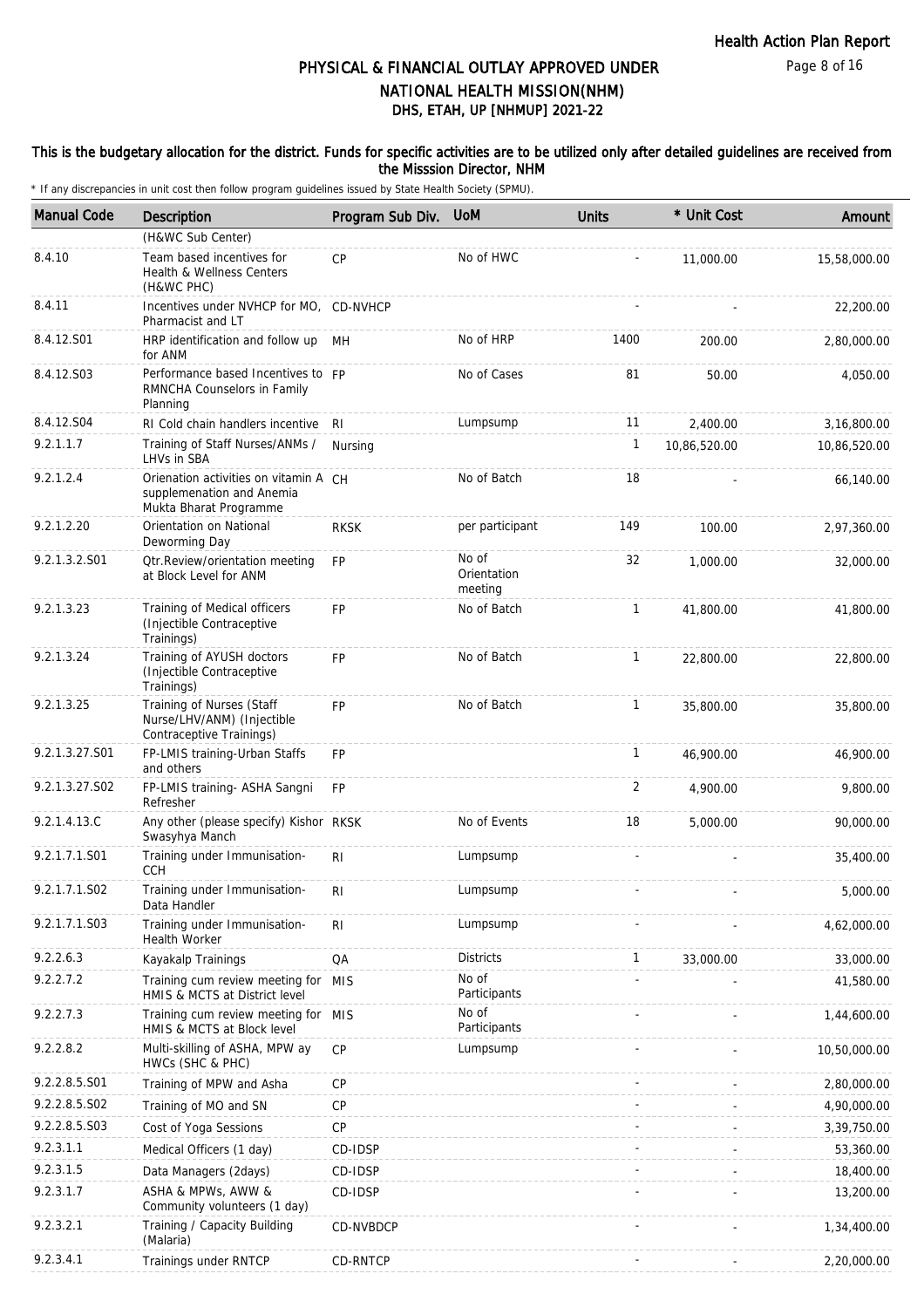#### This is the budgetary allocation for the district. Funds for specific activities are to be utilized only after detailed guidelines are received from the Misssion Director, NHM

| <b>Manual Code</b> | Description                                                                                                    | Program Sub Div.  | <b>UoM</b>         | <b>Units</b> | * Unit Cost | Amount       |
|--------------------|----------------------------------------------------------------------------------------------------------------|-------------------|--------------------|--------------|-------------|--------------|
| 9.2.3.5.5          | 1 day training of DEO of the<br>Treatment sites (MTC/TCs)                                                      | <b>CD-NVHCP</b>   |                    |              |             | 3,000.00     |
| 9.2.4.2.1          | Training of PHC Medical Officers,<br>Nurses, Paramedical Workers &<br>Other Health Staff working<br>under NMHP | NCD-NMHP          | No of Distrcts     | 1            |             | 50,000.00    |
| 9.2.4.3.1          | Training of doctors and staff at<br>DH Level under NPHCE                                                       | NCD-NPHCE         |                    | 1            |             | 40,000.00    |
| 9.2.4.4.1          | Trainings for District Tobacco<br><b>Control Centre</b>                                                        | NCD-NTCP          |                    | $\mathbf{1}$ |             | 1,00,000.00  |
| 9.2.4.5.2          | District NCD Cell                                                                                              | NCD-NPCDCS        |                    | $\mathbf{1}$ |             | 2,00,000.00  |
| 9.2.4.9            | Trainings of Medical Officers,<br>Health Workers and Programme<br>officers under NPCCHH                        | NCD-NPCCHH        |                    | $\mathbf{1}$ |             | 70,000.00    |
| 9.5.29.13.S04.02   | Scaling up Nurse Mentoring<br>Program Honorarium                                                               | Nursing           |                    | 1            |             | 4,80,000.00  |
| 9.5.29.13.S04.03   | Scaling up Nurse Mentoring<br>Program Yearly TA DA                                                             | Nursing           |                    | $\mathbf{1}$ |             | 24,000.00    |
| 9.5.29.13.S04.04   | Scaling up Nurse Mentoring<br>Program Register                                                                 | Nursing           |                    | $\mathbf{1}$ |             | 2,000.00     |
| 9.2.3.6.1          | Trainings of Medical Officers and CD-NRCP<br>Health Workers under NRCP                                         |                   |                    |              |             | 48,300.00    |
| 10.1.1.S01         | Community Base Maternal death MH<br>Review                                                                     |                   | No of CBMDR        | 106          |             | 63,600.00    |
| 10.1.1.S02         | Incentive for 1st Responder<br>Maternal Death                                                                  | MН                | No of<br>Responder | 32           |             | 32,000.00    |
| 10.1.2             | Child Death Review                                                                                             | <b>CH</b>         | No of Distrcts     | $\mathbf{1}$ |             | 6,55,650.00  |
| 11.1.2.4.S01       | Celebration of New Born Care<br>Week                                                                           | <b>IEC</b>        | No of Distrcts     |              | 25,000.00   | 25,000.00    |
| 11.1.2.4.S02       | Celebration of Breastfeeding<br>Week                                                                           | <b>IEC</b>        |                    |              | 40,000.00   | 40,000.00    |
| 11.2.1.1           | Media Mix of Mid Media/ Mass<br>Media                                                                          | IEC               |                    | 9            |             | 1,00,000.00  |
| 11.1.3.1           | Media Mix of Mid Media/ Mass<br>Media                                                                          | IEC               |                    |              |             | 24,000.00    |
| 11.1.3.3           | IEC & promotional activities for<br>World Population Day<br>celebration                                        | <b>FP</b>         | No of Events       | 9            |             | 1,52,000.00  |
| 11.1.3.4           | IEC & promotional activities for<br>Vasectomy Fortnight celebration                                            | <b>FP</b>         | No of Events       | 9            |             | 92,000.00    |
| 11.1.3.6           | Any Other IEC/BCC activities FP                                                                                | IEC               |                    |              |             | 14,910.00    |
| 11.1.5.2           | Any other IEC/BCC activities<br>(Wall Painting, Banner & Poster)                                               | R <sub>1</sub>    | Lumpsump           |              |             | 2,07,900.00  |
| 11.1.6.1.S01       | Creating awareness on declining<br>sex ratio issue (PNDT)- Block<br>Level                                      | <b>FP</b>         | No of Events       | 8            | 10,000.00   | 80,000.00    |
| 11.1.6.1.S02       | Creating awareness on declining<br>sex ratio issue (PNDT)- District<br>Level                                   | <b>FP</b>         | No of Events       | $\mathbf{1}$ | 25,000.00   | 25,000.00    |
| 11.1.7.1           | Health Education & Publicity for<br><b>NIDDCP</b>                                                              | NCD-NIDDCP        | <b>Districts</b>   |              |             | 13,000.00    |
| 11.10.1.S04        | <b>VBD Promotional Activities</b>                                                                              | <b>BLOOD CELL</b> |                    |              |             | 15,000.00    |
| 11.2.4             | IEC activities for Health &<br>Wellness centre (H&WC)                                                          | <b>CP</b>         |                    |              |             | 40,25,000.00 |
| 11.3.4             | IEC/BCC under NRCP: Rabies<br>Awareness and DO'S and Don'ts<br>in the event of Animal Bites                    | CD-NRCP           |                    |              |             | 3,05,572.00  |
| 11.3.6             | <b>IEC/BCC under NVHCP</b>                                                                                     | CD-NVHCP          |                    |              |             | 20,000.00    |
| 11.4.7             | <b>IEC on Climate Sensitive</b><br>Diseases at Block, District and<br>State level - Air pollution, Heat        | NCD-NPCCHH        |                    | 1            |             | 1,00,000.00  |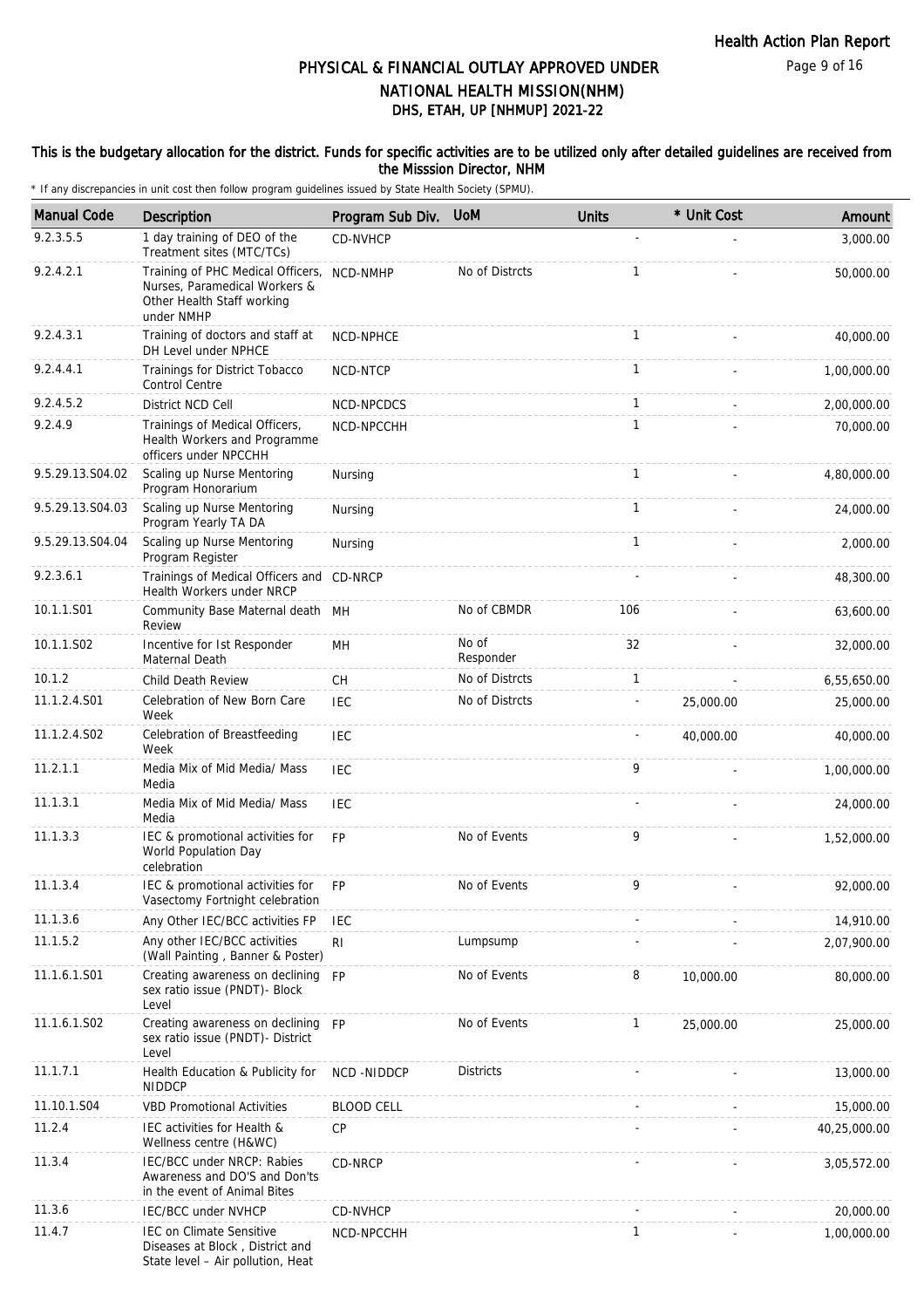#### This is the budgetary allocation for the district. Funds for specific activities are to be utilized only after detailed guidelines are received from the Misssion Director, NHM

| <b>Manual Code</b> | Description                                                                                                                                                | Program Sub Div. UoM |                             | <b>Units</b> | * Unit Cost | Amount       |
|--------------------|------------------------------------------------------------------------------------------------------------------------------------------------------------|----------------------|-----------------------------|--------------|-------------|--------------|
|                    | and other relevant Climate<br>Sensitive diseases                                                                                                           |                      |                             |              |             |              |
| 11.2.7.4           | Places covered with hoardings/<br>bill boards/ signage etc.                                                                                                | <b>IEC</b>           |                             |              | 4,500.00    | 4,32,000.00  |
| 11.2.7.5           | Usage of Folk media such as<br>Nukkad Natak/ mobile audio<br>visual services/ local radio etc.                                                             | <b>IEC</b>           |                             |              |             | 1,44,000.00  |
| 11.2.7.7           | State-level IEC Campaigns/Other IEC<br><b>IEC Campaigns</b>                                                                                                |                      |                             |              |             | 2,70,000.00  |
| 11.3.1.1           | <b>IEC/BCC</b> for Malaria                                                                                                                                 | CD-NVBDCP            |                             |              |             | 55,000.00    |
| 11.3.1.2           | IEC/BCC for Social mobilization<br>(Dengue and Chikungunya)                                                                                                | CD-NVBDCP            |                             |              |             | 20,000.00    |
| 11.3.2.1           | IEC/BCC: Mass media, Outdoor<br>media, Rural media, Advocacy<br>media for NLEP                                                                             | CD-NLEP              |                             |              |             | 98,000.00    |
| 11.3.3.1           | ACSM (State & district)                                                                                                                                    | CD-RNTCP             |                             |              |             | 1,10,000.00  |
| 11.3.3.2           | TB Harega Desh Jeetega<br>Compaign                                                                                                                         | CD-RNTCP             |                             |              |             | 10,000.00    |
| 11.4.2.1           | Translation of IEC material and<br>distribution                                                                                                            | NCD-NMHP             | No of Distrcts              | $\mathbf{1}$ |             | 4,00,000.00  |
| 11.4.3.2           | Celebration of days-ie<br>International Day for older<br>persons                                                                                           | NCD-NPHCE            |                             | $\mathbf{1}$ |             | 2,00,000.00  |
| 11.4.4.1           | <b>IEC/SBCC for NTCP</b>                                                                                                                                   | NCD-NTCP             |                             | $\mathbf{1}$ |             | 7,00,000.00  |
| 11.4.5.2           | IEC/BCC for District NCD Cell                                                                                                                              | NCD-NPCDCS           | No of Distrcts              | $\mathbf{1}$ |             | 3,00,000.00  |
| 11.2.7.2           | <b>Targeting Naturally Occurring</b><br>Gathering of People/ Health Mela                                                                                   | <b>IEC</b>           |                             |              |             | 5,91,000.00  |
| 12.1.1.1           | Printing of MDR formats                                                                                                                                    | MН                   | No of format                | 120          |             | 3,600.00     |
| 12.1.1.2           | Printing of MCP cards, safe<br>motherhood booklets etc.                                                                                                    | MН                   | No of MCP<br>card           | 64600        |             | 10,98,200.00 |
| 12.1.1.3           | Printing of labor room registers<br>and casesheets/ LaQshya related<br>printing                                                                            | <b>MH</b>            | No of Case<br>sheet         | 24700        |             | 2,47,000.00  |
| 12.1.1.4           | Printing cost for MAA<br>programme                                                                                                                         | CH                   | No of Distrcts              | $\mathbf{1}$ |             | 18,840.00    |
| 12.1.1.5           | Any other (Printing of CAC<br>Format)                                                                                                                      | <b>FP</b>            | No of format                | 250          |             | 37,500.00    |
| 12.1.2.4           | Printing of Child Death Review<br>formats                                                                                                                  | CН                   | No of format                | 59805        |             | 29,903.00    |
| 12.1.2.5           | Printing of compliance cards and CH<br>reporting formats for National<br>Iron Plus Initiative-for 6-59<br>months age group and for 5-10<br>years age group |                      | No of Register<br>/ Formats | $\mathbf{1}$ |             | 20,410.00    |
| 12.1.2.6           | Printing of IEC materials and<br>reporting formats etc. for<br>National Deworming Day                                                                      | <b>RKSK</b>          |                             | 10520        |             | 6,30,600.00  |
| 12.1.2.7           | Printing of IEC Materials and<br>monitoring formats for IDCF                                                                                               | <b>CH</b>            | No of Distrcts              | 1            |             | 1,18,000.00  |
| 12.1.2.10          | Printing (SNCU data<br>management)                                                                                                                         | CH                   | No of Units                 | 1            |             | 1,00,000.00  |
| 12.1.2.11          | Printing of HBNC referral cards<br>and other formats                                                                                                       | CH                   | No of format                | 418685       |             | 2,09,343.00  |
| 12.1.3.3           | Printing of FP Manuals,<br>Guidelines, etc.                                                                                                                | FP                   | Lumpsump                    | $\mathbf{1}$ |             | 1,45,670.00  |
| 12.1.6.1           | Printing and dissemination of<br>Immunization cards, tally sheets,<br>monitoring forms etc.                                                                | RI                   | No of<br>Benificieries      | 63304        |             | 6,33,040.00  |
| 12.3.4             | Printing for formats/registers<br>under NVHCP                                                                                                              | CD-NVHCP             |                             |              |             | 5,500.00     |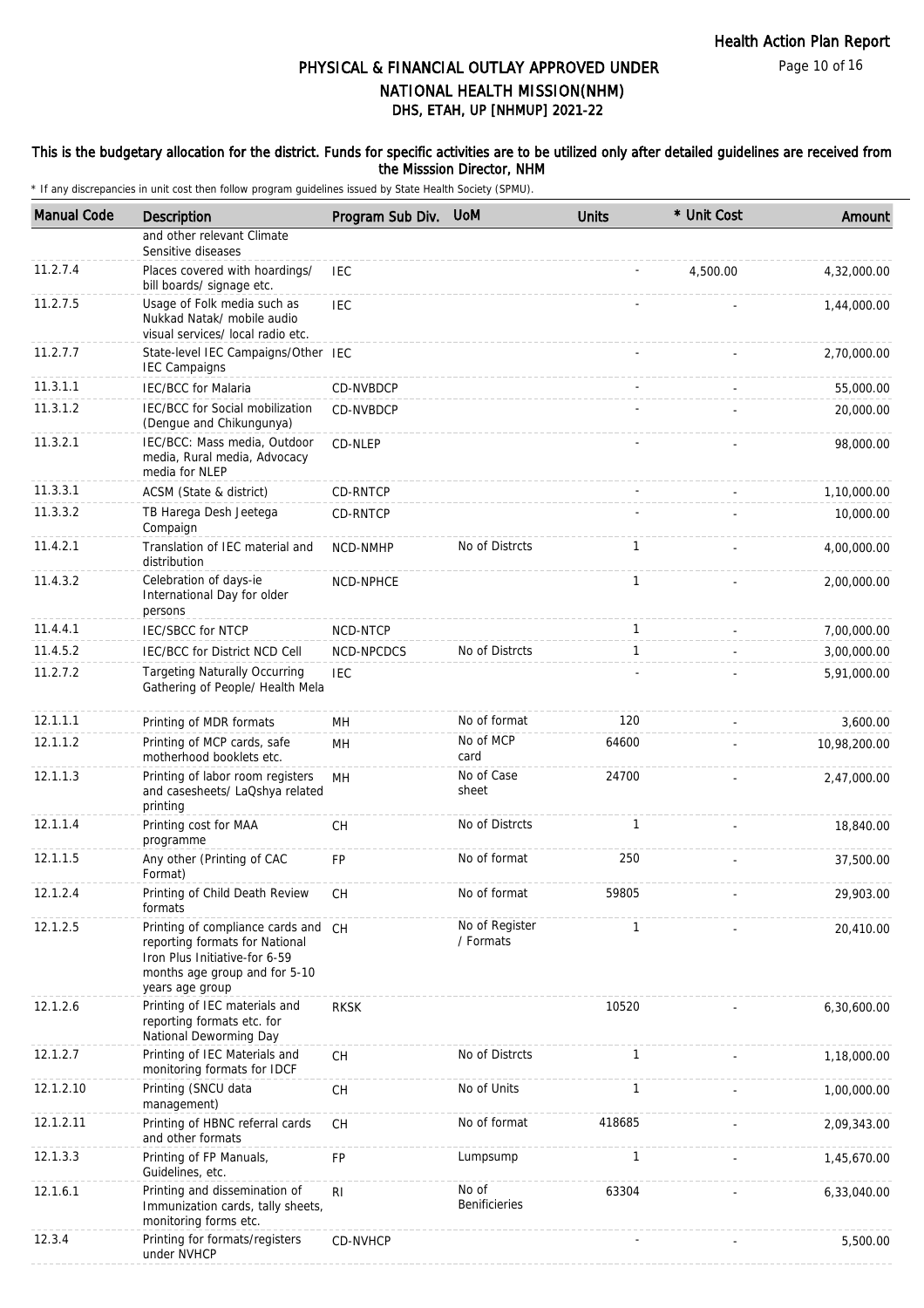Page 11 of 16

## DHS, ETAH, UP [NHMUP] 2021-22 PHYSICAL & FINANCIAL OUTLAY APPROVED UNDER NATIONAL HEALTH MISSION(NHM)

#### This is the budgetary allocation for the district. Funds for specific activities are to be utilized only after detailed guidelines are received from the Misssion Director, NHM

| <b>Manual Code</b> | Description                                                                         | Program Sub Div.  | <b>UoM</b>         | <b>Units</b>             | * Unit Cost | Amount        |
|--------------------|-------------------------------------------------------------------------------------|-------------------|--------------------|--------------------------|-------------|---------------|
| 12.3.5.1           | Printing of form P,L, S under<br>IDSP progrm                                        | CD-IDSP           |                    |                          |             | 37,128.00     |
| 12.3.6             | Printing fo formats for<br>monitoring and surrveilence<br><b>NRCP</b>               | CD-NRCP           |                    |                          |             | 39,430.00     |
| 12.2.8.S02         | Printing of Sub Centre and<br><b>VHSNC Register</b>                                 | <b>CP</b>         |                    |                          |             | 1,26,300.00   |
| 12.2.2.1           | Printing of ASHA diary                                                              | CP                | No of ASHA &<br>AF |                          |             | 3, 13, 425.00 |
| 12.2.2.2           | Printing of ASHA Modules and<br>formats                                             | CP                | Lumpsump           |                          |             | 49,725.00     |
| 12.2.2.3           | Printing of CBAC format                                                             | <b>CP</b>         |                    |                          |             | 16,72,000.00  |
| 12.2.3.1           | Printing of cards for screening of<br>children for hemoglobinopathies               | <b>BLOOD CELL</b> | Lumpsump           |                          |             | 25,000.00     |
| 12.2.4.1           | Printing of HMIS Formats                                                            | MIS               | Lumpsump           |                          |             | 38,106.00     |
| 12.2.4.3           | Printing of MCTS follow-up<br>formats/ services due list/ work<br>plan              | <b>MIS</b>        | No of ASHA         | 1492                     |             | 53,708.00     |
| 12.2.5.1           | Printing Activites for Ayushman<br>Bharat H&WC                                      | <b>CP</b>         | No.of Register     |                          |             | 15,750.00     |
| 12.3.1.3           | Printing of recording and<br>reporting forms/registers for<br>Malaria               | CD-NVBDCP         |                    |                          |             | 25,000.00     |
| 12.3.2.1           | Printing works                                                                      | CD-NLEP           |                    |                          |             | 25,000.00     |
| 12.3.3.1           | Printing (ACSM)                                                                     | <b>CD-RNTCP</b>   |                    |                          |             | 2,50,000.00   |
| 12.3.3.2           | Printing                                                                            | CD-RNTCP          |                    |                          |             | 1,90,000.00   |
| 12.4.4.1           | Printing of Challan Books under<br><b>NTCP</b>                                      | NCD-NTCP          |                    | 1                        |             | 21,000.00     |
| 12.4.5.1           | Patient referral cards at PHC<br>Level                                              | NCD-NPCDCS        | No of PHC          | 1                        |             | 90,000.00     |
| 12.4.5.2           | Patient referral cards at Sub-<br>centre level                                      | NCD-NPCDCS        |                    |                          |             | 2,18,750.00   |
| 13.1.1.6           | Any Other                                                                           | QA                |                    | 1                        |             | 3,00,000.00   |
| 13.2.1             | Assessments                                                                         | QA                | No of Units        | $\overline{\phantom{a}}$ | 8,000.00    | 16,000.00     |
| 13.2.2             | Kayakalp Awards                                                                     | QA                |                    | 2                        |             | 3,00,000.00   |
| 14.1.1.3.S03       | District Logistic Manager                                                           | <b>FP</b>         |                    | 1                        |             | 4,63,050.00   |
| 14.2.3.S02         | Implementation of FP-LMIS<br>District-Transportation Cost                           | <b>FP</b>         | Yearly             | $\mathbf{1}$             | 74,973.00   | 74,973.00     |
| 14.2.5             | Alternative Vaccine Delivery in<br>other areas                                      | RI                | No of Session      | 24000                    | 90.00       | 21,60,000.00  |
| 14.2.6             | POL for vaccine delivery from<br>State to district and from district<br>to PHC/CHCs | R <sub>l</sub>    | <b>Districts</b>   | 1                        | 2,00,000.00 | 2,00,000.00   |
| 14.2.7             | Cold chain maintenance                                                              | RI                | No of Points       |                          |             | 31,000.00     |
| 14.2.11            | Vehicle Hiring (NTEP)                                                               | CD-RNTCP          |                    |                          |             | 80,000.00     |
| 14.2.13            | Sample transportation cost<br>under NVHCP                                           | <b>CD-NVHCP</b>   |                    |                          |             | 12,000.00     |
| 14.2.14.S01        | Other Oprational Cost for State,<br>Regional and District Drug Ware<br>Houses       | -RI               |                    |                          |             | 9,86,148.00   |
| 15.4.2             | Reimbursement for cataract<br>operation for NGO and Private<br>Practitioners        | NCD-NPCB          | No of Cases        |                          |             | 3,72,960.00   |
| 15.3.3.3           | Private Provider Incentive                                                          | <b>CD-RNTCP</b>   |                    |                          |             | 9,77,600.00   |
| 15.3.1.2           | Inter-sectoral convergence                                                          | CD-NVBDCP         |                    |                          |             | 7,000.00      |
| 16.1.1.1.1         | State                                                                               | PM                |                    | 27                       |             | 8,100.00      |
| 16.1.1.4           | Prepare detailed operational plan RBSK<br>for RBSK across districts                 |                   | No of Block        | 8                        | 500.00      | 4,000.00      |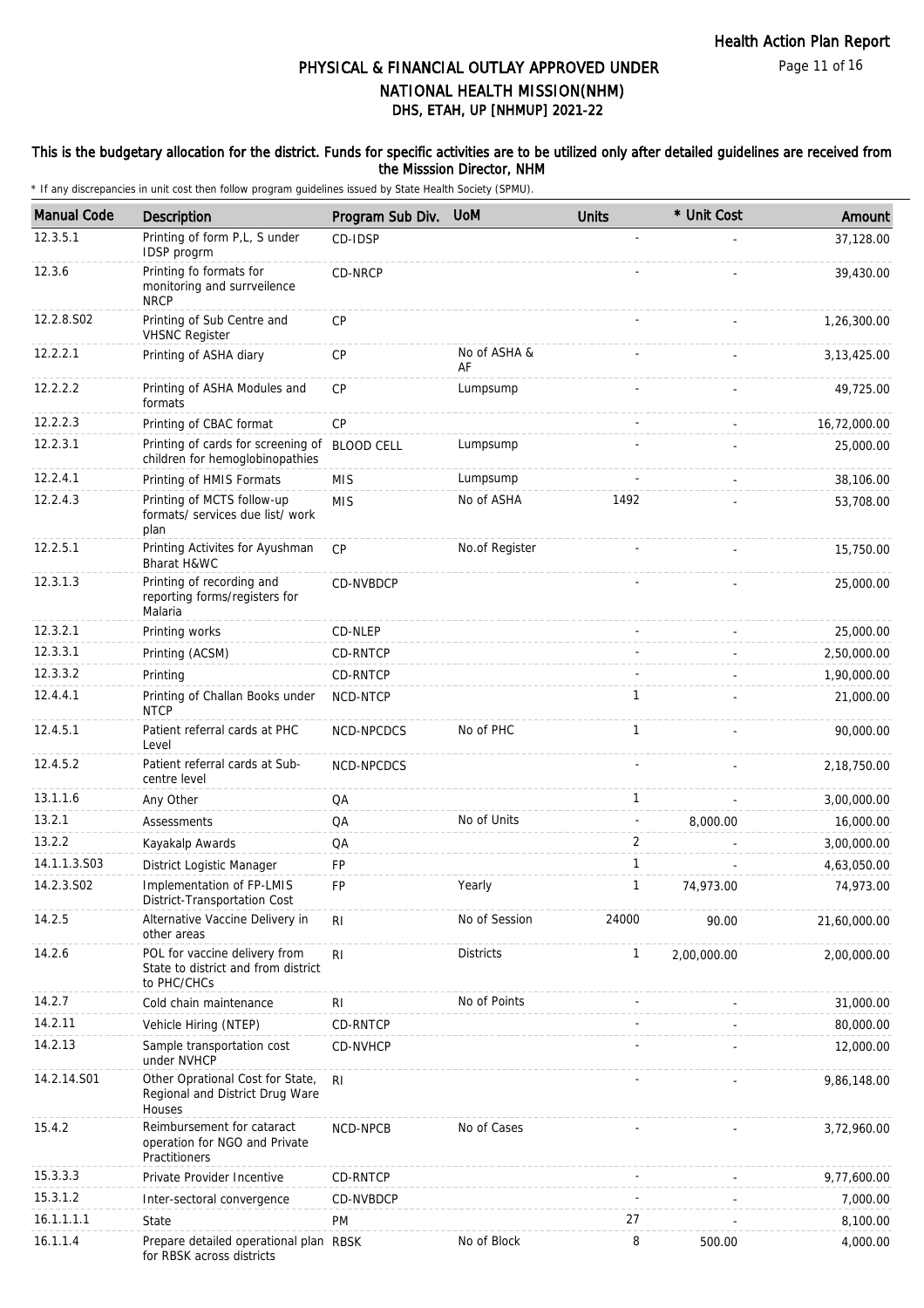### This is the budgetary allocation for the district. Funds for specific activities are to be utilized only after detailed guidelines are received from the Misssion Director, NHM

| <b>Manual Code</b> | Description                                                                                                                         | Program Sub Div. | <b>UoM</b>                                              | <b>Units</b> | * Unit Cost | Amount      |
|--------------------|-------------------------------------------------------------------------------------------------------------------------------------|------------------|---------------------------------------------------------|--------------|-------------|-------------|
|                    | (including cost of plan)                                                                                                            |                  |                                                         |              |             |             |
| 16.1.1.6           | To develop micro plan at sub-<br>centre level                                                                                       | R <sub>1</sub>   | No of Sub<br>Centre                                     | 182          | 100.00      | 18,200.00   |
| 16.1.1.7           | For consolidation of micro plans<br>at block level                                                                                  | R <sub>l</sub>   | No of Block                                             | 11           | 1,000.00    | 11,000.00   |
| 16.1.1.9           | Others (Laptop and mobility<br>support for Dist. MI&E Officer)                                                                      | <b>MIS</b>       |                                                         |              |             | 56,400.00   |
| 16.1.2.1.6         | Review meetings/ workshops<br>under RKSK                                                                                            | <b>RKSK</b>      |                                                         | 4            |             | 20,000.00   |
| 16.1.2.1.7         | RBSK Convergence/Monitoring<br>meetings                                                                                             | <b>RBSK</b>      | No of<br>Meetings                                       | 3            | 500.00      | 12,000.00   |
| 16.1.2.1.14        | Quarterly review meetings<br>exclusive for RI at district level<br>with Block MOs, CDPO, and<br>other stake holders                 | RI               | No. of<br>Participants                                  | 180          |             | 18,000.00   |
| 16.1.2.1.15        | Quarterly review meetings<br>exclusive for RI at block level                                                                        | <b>RI</b>        | Lumpsump                                                |              |             | 34,000.00   |
| 16.1.2.1.16        | <b>IDSP Meetings</b>                                                                                                                | CD-IDSP          |                                                         |              |             | 6,000.00    |
| 16.1.2.1.22        | Monthly meeting with the<br>hospital staff                                                                                          | NCD-NTCP         |                                                         | 1            |             | 48,000.00   |
| 16.1.2.1.24        | Sensitization workshop/ Meeting<br>of the State Program Officers<br>and District level Health Officers                              | NCD-NPCCHH       |                                                         | $\mathbf{1}$ |             | 25,000.00   |
| 16.1.2.1.28.S01    | District Level MDR Review<br>Meeting                                                                                                | MH               | No of District<br>level MDR<br>meetings                 | 6            |             | 18,000.00   |
| 16.1.2.2.3         | State/ District Quality Assurance<br>Unit (Monitoring & Supervision)                                                                | QA               |                                                         |              |             | 3,60,000.00 |
| 16.1.2.2.12        | District NCD Cell                                                                                                                   | NCD-NPCDCS       |                                                         | $\mathbf{1}$ |             | 2,00,000.00 |
| 16.1.2.2.13        | Supervision and Monitoring                                                                                                          | CD-RNTCP         |                                                         |              |             | 4,00,000.00 |
| 16.1.2.2.16        | Monitoring and Surveillance<br>(review meetings, Travel) under<br><b>NRCP</b>                                                       | CD-NRCP          |                                                         |              |             | 50,000.00   |
| 16.1.2.S01         | Operational Cost and Mobilty<br>Support for District FPLMIS<br>Managers                                                             | <b>FP</b>        | <b>Districts</b>                                        | 1            |             | 1,20,000.00 |
| 16.1.3.1.1         | Mobility Support for SPMU/State                                                                                                     | ME               |                                                         |              |             | 54,000.00   |
| 16.1.3.1.2         | Mobility and communication<br>support for RKSK district<br>coordinator/consultant                                                   | <b>RKSK</b>      | No of Visits                                            | 1            | 300.00      | 31,800.00   |
| 16.1.3.1.13        | Vehicle Operation (POL) (NTEP)                                                                                                      | CD-RNTCP         |                                                         |              |             | 6,30,000.00 |
| 16.1.3.1.14        | Vehicle hiring (NTEP)                                                                                                               | CD-RNTCP         |                                                         |              |             | 5,94,000.00 |
| 16.1.3.1.18.2      | Hiring of Operational Vehicle<br>under NTCP                                                                                         | NCD-NTCP         |                                                         | $\mathbf{1}$ |             | 4,80,000.00 |
| 16.1.3.3.1         | PM activities for World<br>Population Day' celebration<br>(Only mobility cost): funds<br>earmarked for district level<br>activities | FP               | No of Events                                            | $\mathbf{1}$ | 20,000.00   | 20,000.00   |
| 16.1.3.3.2         | PM activities for Vasectomy<br>Fortnight celebration (Only<br>mobility cost): funds earmarked<br>for district level activities      | <b>FP</b>        | No of Events                                            | $\mathbf{1}$ | 5,000.00    | 5,000.00    |
| 16.1.3.3.3.S01     | Mobility Support for District -<br>M&E                                                                                              | ME               | 02 Taxis hired<br>at Dist. for SS<br>@33000/Vehic<br>le | 24           | 33,000.00   | 7,92,000.00 |
| 16.1.3.3.3.S03     | Mobilty Support for CHO TA/DA                                                                                                       | CP               | No. of CHO                                              |              | 500.00      | 5,23,500.00 |
| 16.1.3.3.5         | Mobility Costs for ASHA<br>Resource Centre/ASHA<br>Mentoring Group (Kindly Specify)                                                 | <b>CP</b>        |                                                         |              |             | 10,000.00   |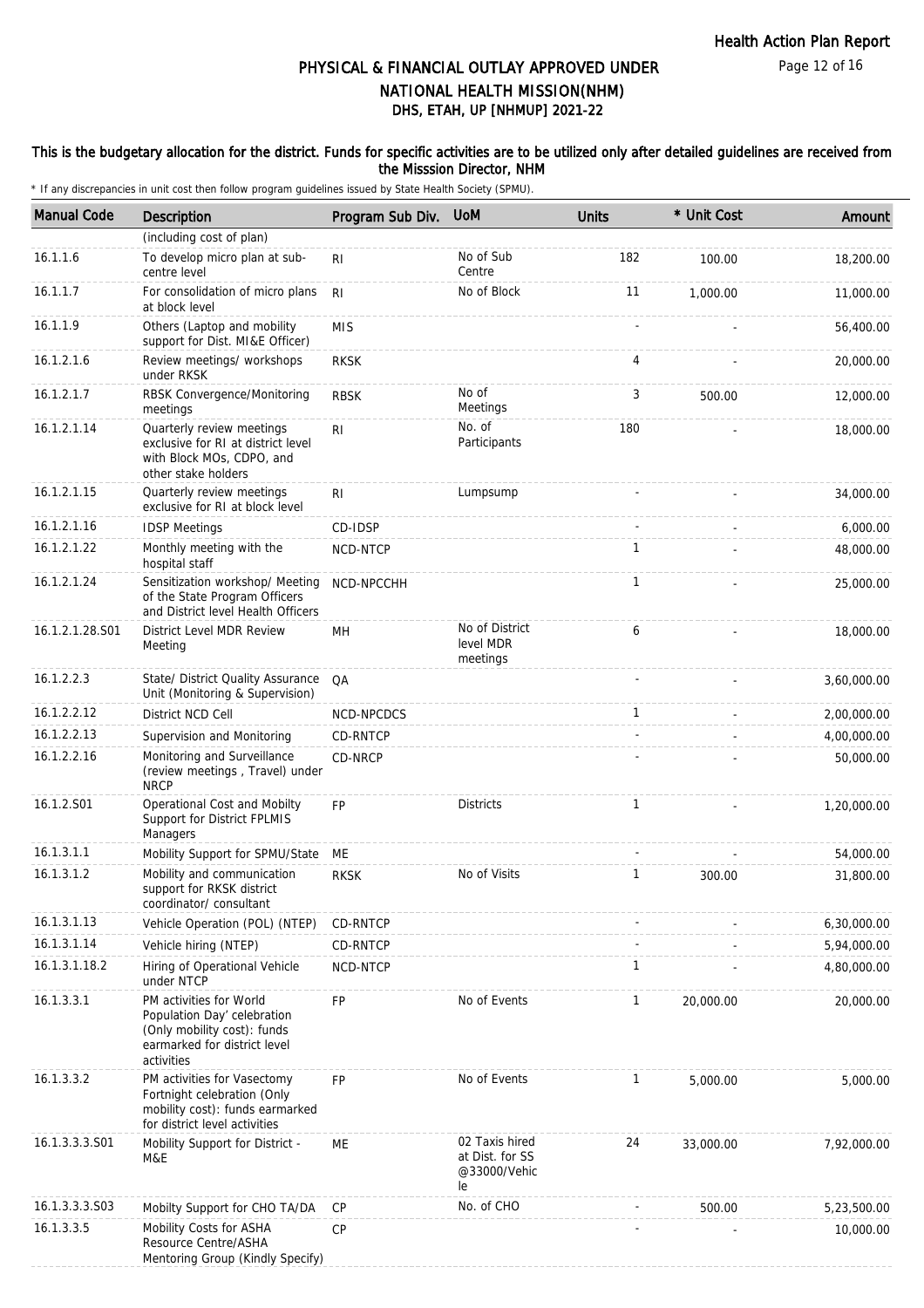# PHYSICAL & FINANCIAL OUTLAY APPROVED UNDER NATIONAL HEALTH MISSION(NHM)

# DHS, ETAH, UP [NHMUP] 2021-22

#### This is the budgetary allocation for the district. Funds for specific activities are to be utilized only after detailed guidelines are received from the Misssion Director, NHM

| <b>Manual Code</b> | Description                                                                                                                                           | Program Sub Div. | <b>UoM</b>                                                      | <b>Units</b> | * Unit Cost | Amount         |
|--------------------|-------------------------------------------------------------------------------------------------------------------------------------------------------|------------------|-----------------------------------------------------------------|--------------|-------------|----------------|
| 16.1.3.3.7         | Mobility Support for supervision<br>for district level officers.                                                                                      | R <sub>l</sub>   | No of Distrcts                                                  |              |             | 2,25,000.00    |
| 16.1.3.3.8         | MOBILITY: Travel Cost, POL,<br>etc. during outbreak<br>investigations and field visits for<br>monitoring programme activities<br>at DSU on need basis | CD-IDSP          |                                                                 |              |             | 2,70,000.00    |
| 16.1.3.3.9         | Monitoring, Evaluation &<br>Supervision & Epidemic<br>Preparedness (Only Mobility<br>Expenses)                                                        |                  |                                                                 |              |             | 1,98,000.00    |
| 16.1.3.3.10        | Travel expenses - Contractual<br>Staff at District level                                                                                              | CD-NLEP          |                                                                 |              |             | 25,000.00      |
| 16.1.3.3.11        | Mobility Support: District Cell                                                                                                                       | CD-NLEP          |                                                                 |              |             | 1,50,000.00    |
| 16.1.3.3.13        | Miscellaneous/ Travel                                                                                                                                 | NCD-NMHP         |                                                                 | $\mathbf{1}$ |             | 5,00,000.00    |
| 16.1.3.3.14        | <b>Enforcement Squads</b>                                                                                                                             | NCD-NTCP         |                                                                 | $\mathbf{1}$ |             | 10,000.00      |
| 16.1.3.3.16        | District NCD Cell (TA, DA, POL)                                                                                                                       | NCD-NPCDCS       |                                                                 | $\mathbf{1}$ |             | 2,00,000.00    |
| 16.1.3.3.17.S01    | Mission Parivar Vikas Campaign                                                                                                                        | <b>FP</b>        | No of<br>Campaign                                               | 28           | 1,000.00    | 28,000.00      |
| 16.1.3.3.17.S04    | Mobility Support for District<br>Maternal Health Consultant                                                                                           | MН               | No fo<br>Mentoring &<br>Support visit                           | 12           |             | 1,20,000.00    |
| 16.1.3.4.1         | PM activities for World<br>Population Day' celebration<br>(Only mobility cost): funds<br>earmarked for block level<br>activities                      | <b>FP</b>        | No of Events                                                    | 8            | 1.000.00    | 8,000.00       |
| 16.1.3.4.2         | PM activities for Vasectomy<br>Fortnight celebration (Only<br>mobility cost): funds earmarked<br>for block level activities                           | <b>FP</b>        | No of Events                                                    | 8            | 1,000.00    | 8,000.00       |
| 16.1.3.4.3.S01     | Mobility for Supportive<br>Supervision At Block Level-M&E                                                                                             | МE               | 01 Taxi hired<br>at Block level<br>for SS<br>@33000/Vehic<br>le |              | 33,000.00   | 31,68,000.00   |
| 16.1.3.4.3.S02     | Mobility Support &<br>Commnication cost for BCPM                                                                                                      | <b>CP</b>        | No. of BCPM                                                     |              | 5,100.00    | 4,89,600.00    |
| 16.1.3.4.5.S01     | Communication Cost for HWC<br>Staff                                                                                                                   | <b>CP</b>        |                                                                 |              |             | 4,36,250.00    |
| 16.1.4.1.1         | JSY Administrative Expenses                                                                                                                           | MН               | As per<br><b>Deliveries</b><br>Load                             |              |             | 14, 14, 960.00 |
| 16.1.4.1.5         | Office expenses on telephone,<br>fax, Broadband Expenses &<br><b>Other Miscellaneous</b><br>Expenditures                                              | CD-IDSP          |                                                                 |              |             | 1,32,000.00    |
| 16.1.4.1.10        | Office Operation (Miscellaneous)                                                                                                                      | CD-RNTCP         |                                                                 |              |             | 2,45,000.00    |
| 16.1.4.1.11        | Tobacco Cessation Centre (TCC): NCD-NTCP<br>Office Expenses                                                                                           |                  |                                                                 | 1            |             | 1,00,000.00    |
| 16.1.4.2.1         | District Quality Assurance Unit<br>(Operational cost)                                                                                                 | QA               |                                                                 |              |             | 4,92,000.00    |
| 16.1.4.2.4         | Office operation & Maintenance - CD-NLEP<br><b>District Cell</b>                                                                                      |                  |                                                                 |              |             | 35,000.00      |
| 16.1.4.2.5         | District Cell - Consumables                                                                                                                           | CD-NLEP          |                                                                 |              |             | 30,000.00      |
| 16.1.4.2.6         | Operational expenses of the<br>district centre : rent, telephone<br>expenses, website etc.                                                            | NCD-NMHP         |                                                                 | 1            |             | 10,000.00      |
| 16.1.4.2.8         | District Tobacco Control Cell<br>(DTCC): Misc./Office Expenses                                                                                        | NCD-NTCP         |                                                                 | 1            |             | 5,00,000.00    |
| 16.1.4.2.9         | District NCD Cell (Contingency)                                                                                                                       | NCD-NPCDCS       |                                                                 | 1            |             | 1,00,000.00    |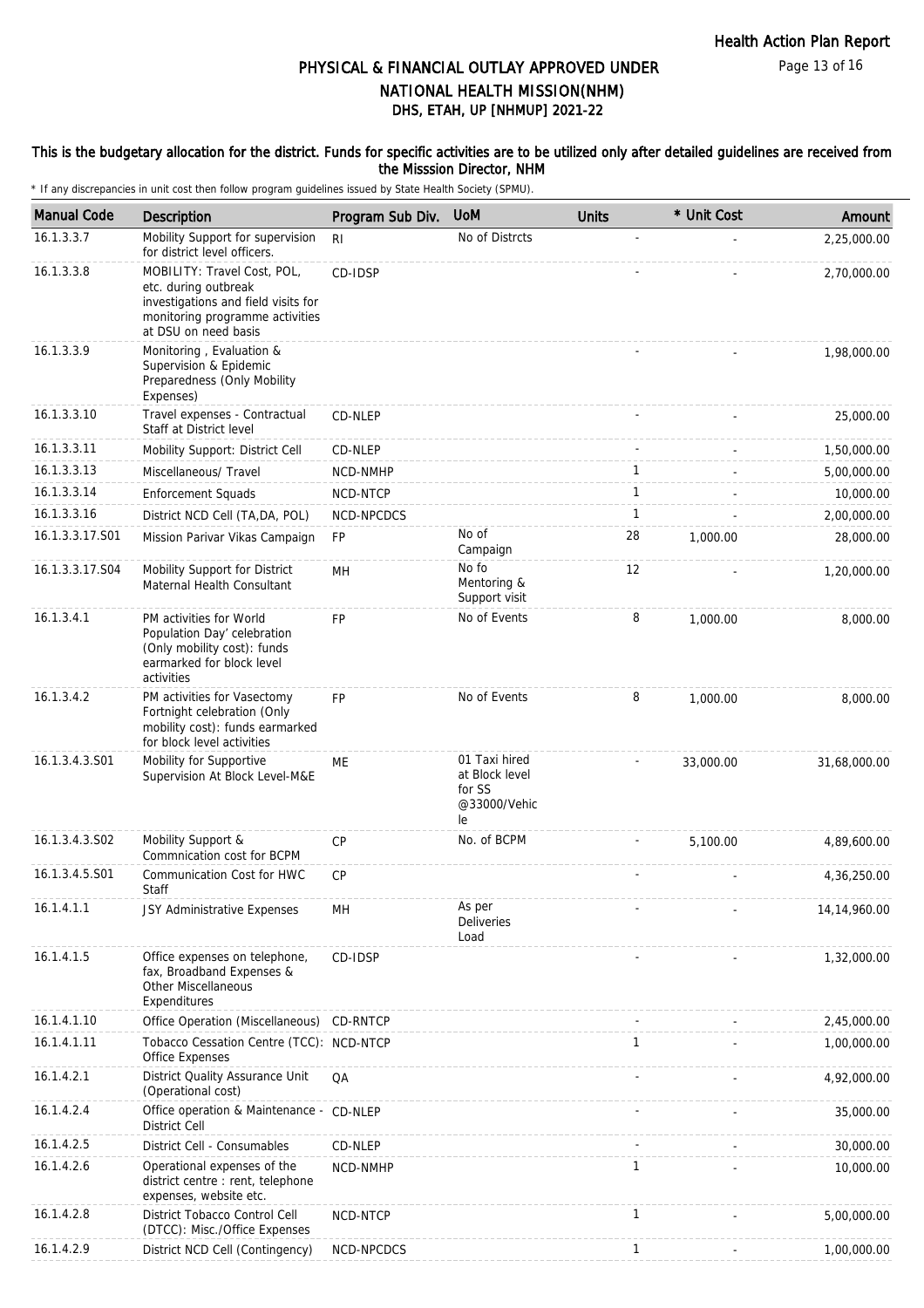#### This is the budgetary allocation for the district. Funds for specific activities are to be utilized only after detailed guidelines are received from the Misssion Director, NHM

| <b>Manual Code</b> | Description                                                                                       | Program Sub Div. | <b>UoM</b>                           | <b>Units</b> | * Unit Cost | Amount       |
|--------------------|---------------------------------------------------------------------------------------------------|------------------|--------------------------------------|--------------|-------------|--------------|
| 16.1.4.3.1         | SNCU Data management<br>(excluding HR)                                                            | <b>CH</b>        | No of Units                          | $\mathbf{1}$ | 1.00.000.00 | 60,000.00    |
| 16.1.5.2.1         | Minor repairs and AMC of<br>IT/office equipment supplied<br>under IDSP                            | CD-IDSP          |                                      |              |             | 10,000.00    |
| 16.1.5.2.4         | Vehicle Operation (Maintenance)                                                                   | CD-RNTCP         |                                      |              |             | 18,000.00    |
| 16.1.5.3.1         | PM activities under Micronutrient RI<br>Supplementation Programme                                 |                  | Lumpsump                             |              |             | 1,84,000.00  |
| 16.1.5.3.3         | Concurrent Audit system                                                                           | <b>FD</b>        |                                      |              |             | 1,02,000.00  |
| 16.1.5.3.7         | Epidemic preparedness (Dengue<br>& Chikungunya)                                                   | CD-NVBDCP        |                                      |              |             | 35,000.00    |
| 16.1.5.3.16.S05    | DPMU Operational Cost                                                                             | HR.              |                                      | $\mathbf{1}$ |             | 13,76,220.00 |
| 16.1.5.3.16.S06    | <b>BPMU Oprational Cost</b>                                                                       | <b>HR</b>        |                                      | 8            |             | 16,66,944.00 |
| 16.1.5.3.16.S09    | Oprational Cost for RBSK                                                                          | <b>RBSK</b>      | No of DEIC<br>Manager                | $\mathbf{1}$ | 10,000.00   | 10,000.00    |
| 16.1.5.3.16.S10    | Operational cost of RBSK-MHT                                                                      | <b>RBSK</b>      | No of Team                           | 16           | 14,000.00   | 2,24,000.00  |
| 16.1.5.3.16.S15    | Office & Administrative Expence<br>for State & District Rabies<br>Program                         | CD-NRCP          |                                      |              |             | 12,000.00    |
| 16.1.5.3.16.S18    | Office operational cost & other<br>office expences unedr NPCB                                     | NCD-NPCB         |                                      |              |             | 1,00,000.00  |
| 16.1.5.3.16.S22.   | Pol & Opex of DG set of Vaccine<br>Storage at District level & other<br>Cold Chain Point under RI | R <sub>l</sub>   | <b>Districts</b>                     |              | 1,20,000.00 | 1,20,000.00  |
| 16.1.5.3.16.S25    | Operational Cost for District<br>Maternal Health Consultant                                       | MН               | No of monthly<br>operational<br>cost |              |             | 1,20,000.00  |
| 16.2.1.S02         | Data Entry Operator                                                                               | <b>FP</b>        | No of<br>HR/MONTH                    | $\mathbf{1}$ | 14,071.00   | 2,55,259.00  |
| 16.2.1.S11         | Contigency District PCPNDT Cell                                                                   | <b>FP</b>        | No of<br>District/Month              | 1            | 5,000.00    | 5,000.00     |
| 16.2.2.S03         | District Level Mobility Support<br>for PNDT Team                                                  | <b>FP</b>        | No of Distrcts                       | $\mathbf{1}$ | 50,000.00   | 50,000.00    |
| 16.3.2.S01         | Mobility Support for HMIS &<br><b>MCTS Block Level</b>                                            | <b>MIS</b>       |                                      | 8            |             | 28,800.00    |
| 16.3.3.S01         | Operational cost for HMIS &<br>MCTS-AMC                                                           | <b>MIS</b>       |                                      |              |             | 83,600.00    |
| 16.3.3.S02         | Operational cost for HMIS &<br>MCTS-Internet                                                      | <b>MIS</b>       |                                      |              |             | 1,32,000.00  |
| 16.3.3.S03         | Operational cost for HMIS &<br>MCTS-Office Expenditure                                            | <b>MIS</b>       |                                      |              |             | 1,80,000.00  |
| 16.3.3.S04         | Operational cost for HMIS &<br>MCTS-Recurring Charges for<br><b>ANMOL Tablet</b>                  | <b>MIS</b>       |                                      | 280          |             | 10,08,000.00 |
| 16.4.2.1.1.S01     | District Programme Manager                                                                        | <b>HR</b>        |                                      | 1            |             | 6,61,632.00  |
| 16.4.2.1.1.S02     | <b>District Community Process</b><br>Manager                                                      | <b>HR</b>        |                                      | $\mathbf{1}$ |             | 5,38,488.00  |
| 16.4.2.1.1.S04     | District Accounts Manager                                                                         | <b>HR</b>        |                                      | 1            |             | 5,38,488.00  |
| 16.4.2.1.1.S05     | District Data Cum Account<br>Assistant                                                            | <b>HR</b>        |                                      | $\mathbf{1}$ |             | 3,67,548.00  |
| 16.4.2.1.1.S06     | DEIC manager                                                                                      | <b>RBSK</b>      |                                      | 1            |             | 5,02,080.00  |
| 16.4.2.1.1.S09     | Support Staff                                                                                     | <b>HR</b>        |                                      | $\mathbf{1}$ |             | 2,00,775.00  |
| 16.4.2.1.1.S11     | District M I & E Officer                                                                          | <b>MIS</b>       |                                      |              |             | 1,80,000.00  |
| 16.4.2.1.2.S01     | <b>RKSK Consultant</b>                                                                            | <b>RKSK</b>      |                                      | 1            |             | 4,82,252.00  |
| 16.4.2.1.2.S02     | District Consultant (MH)                                                                          | MH               | No of District<br>Consultant MH      | 1            |             | 5,29,200.00  |
| 16.4.2.1.2.S04     | District Hospital Quality Manager                                                                 | QA               |                                      | 2            |             | 11,74,200.00 |
| 16.4.2.1.2.S05     | <b>District Consultant Quality</b><br>Assurance                                                   | QA               |                                      | $\mathbf{1}$ |             | 4,80,000.00  |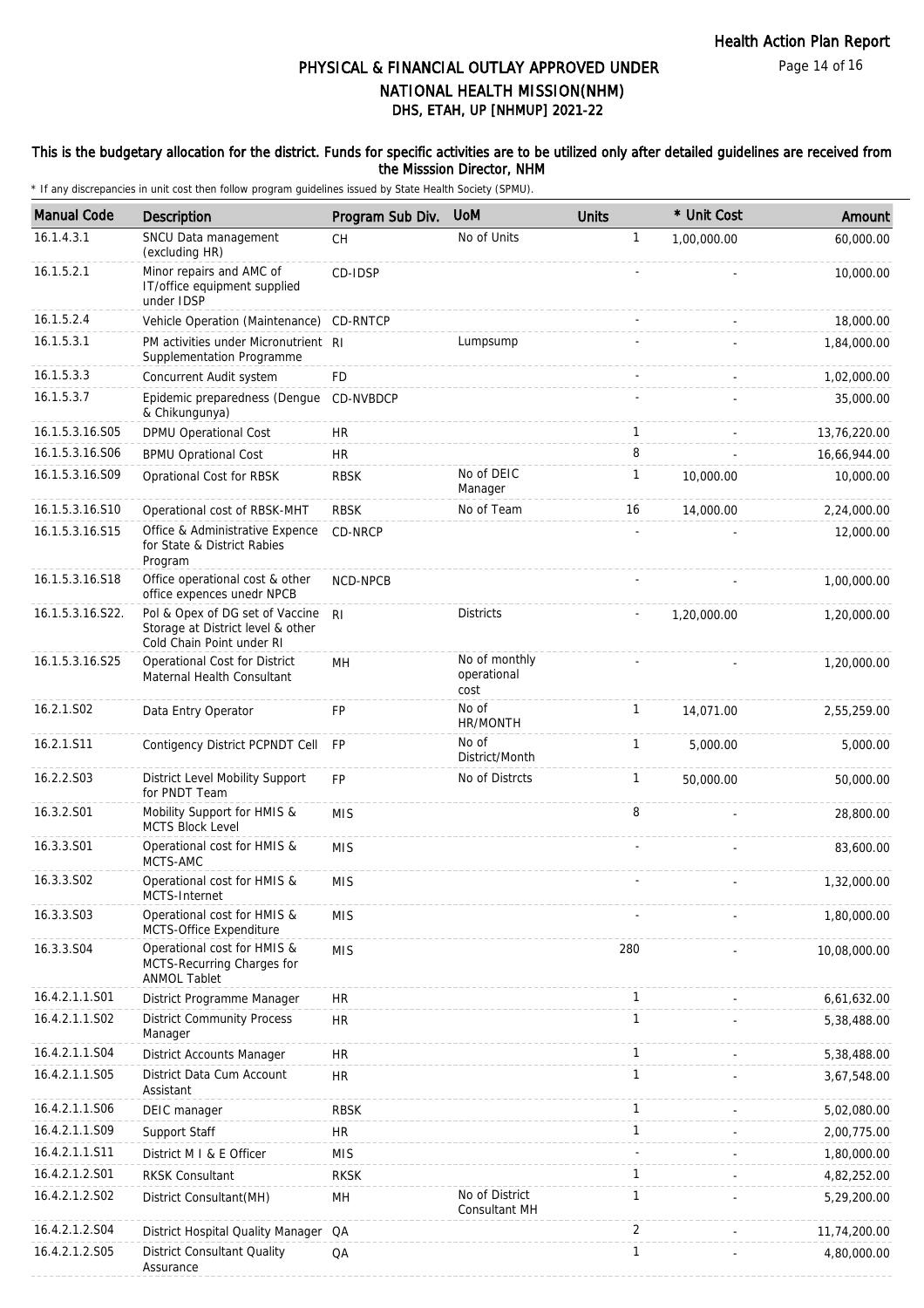#### This is the budgetary allocation for the district. Funds for specific activities are to be utilized only after detailed guidelines are received from the Misssion Director, NHM

| <b>Manual Code</b> | Description                                                                           | Program Sub Div. | <b>UoM</b>          | <b>Units</b> | * Unit Cost | Amount       |
|--------------------|---------------------------------------------------------------------------------------|------------------|---------------------|--------------|-------------|--------------|
| 16.4.2.1.8.S01     | Programme cum Admin. Asst.                                                            | QA               |                     | $\mathbf{1}$ |             | 2,34,915.00  |
| 16.4.2.2.2.S01     | District Epidemiologist-CD-IDSP                                                       | CD-IDSP          |                     |              |             | 1,65,000.00  |
| 16.4.2.2.4.S01     | Sr PMDT-TB HIV Coodinators                                                            | CD-RNTCP         |                     |              |             | 4,68,846.00  |
| 16.4.2.2.4.S02     | PPM Coordinator-RNTCP                                                                 | CD-RNTCP         |                     |              |             | 4,69,000.00  |
| 16.4.2.2.4.S03     | District Programme Coordinator-<br><b>RNTCP</b>                                       | CD-RNTCP         |                     |              |             | 5,59,000.00  |
| 16.4.2.2.5.S01     | District Data Manager-CD-IDSP                                                         | CD-IDSP          |                     |              |             | 3,56,716.00  |
| 16.4.2.2.6.S01     | Senior Treatment<br>Supervisor(STS)                                                   | CD-RNTCP         |                     |              |             | 38,72,370.00 |
| 16.4.2.2.6.S03     | Senior TB Lab Supervisor (STLS)                                                       | CD-RNTCP         |                     |              |             | 20,48,520.00 |
| 16.4.2.2.7.S01     | Accountant- Full time                                                                 | CD-RNTCP         |                     |              |             | 3,85,000.00  |
| 16.4.2.2.10.S01    | Driver-CD-RNTCP                                                                       | CD-RNTCP         |                     |              |             | 1,55,665.00  |
| 16.4.3.1.1.S01     | Block Programme Manager                                                               | <b>HR</b>        |                     | 8            |             | 30,70,965.00 |
| 16.4.3.1.1.S02     | <b>Block Account Manager</b>                                                          | HR               |                     | 8            |             | 26,73,408.00 |
| 16.4.3.1.1.S03     | <b>Block Community Process</b><br>Manager                                             | <b>CP</b>        |                     |              |             | 20,19,501.00 |
| 16.4.3.1.9.S03     | Data Entry Operator-HR                                                                | HR               |                     | 2            |             | 5,57,040.00  |
| 16.4.3.1.9.S04     | Data Entry Operator-MCTS OPR<br>820 MIS                                               | <b>MIS</b>       |                     | 8            |             | 21,09,312.00 |
| 16.4.3.1.9.S05     | Data Entry Operator-MIS<br>Outsource                                                  | <b>MIS</b>       |                     | 7813         |             | 39,064.00    |
| 16.4.3.1.9.S07     | Data Entry Operator-RI                                                                | R <sub>l</sub>   |                     |              |             | 3,30,748.00  |
| 16.4.3.1.9.S08     | Data Entry Operator-RNTCP                                                             | CD-RNTCP         |                     |              |             | 3,50,000.00  |
| 16.4.3.1.9.S11     | Data Entry Operator- CD-IDSP                                                          | CD-IDSP          |                     |              |             | 2,66,782.00  |
| 16.4.3.1.9.S13     | Data Entry Operator- NBCP-<br><b>District</b>                                         | NCD-NPCB         |                     |              |             | 1,60,606.00  |
| 17.2.1             | Telemedicine/ teleconsultation<br>facility under Ayushman Bharat<br>H&WC              | <b>CP</b>        |                     |              |             | 16,86,000.00 |
| 17.8.S05           | Internet Cost to ASHA & AF at<br><b>HWC</b>                                           | CP               | No of ASHA &<br>AF  |              | 200.00      | 13,75,200.00 |
| 18.1.2             | Increasing accessibility and avail FP<br>of FP services at pub health<br>providers    |                  | No of FDOS          | 12           |             | 1,26,000.00  |
| 18.1.4             | Counseling training for Service<br>Provider                                           | <b>FP</b>        | No of Batch         | 1            | 15,400.00   | 15,400.00    |
| U.1.1.1.2          | Support for implementation of<br><b>NVBDCP</b>                                        | CD-NVBDCP        |                     |              |             | 3,82,900.00  |
| U.1.3.1            | Operational Expenses of UPHCs<br>(excluding rent)                                     | <b>NUHM</b>      | No of UPHC          | 2            | 8,000.00    | 1,92,000.00  |
| U.2.2.1            | Mobility support for ANM/LHV                                                          | <b>NUHM</b>      | No of ANM           | 10           | 500.00      | 60,000.00    |
| U.2.3.1            | <b>UHNDs</b>                                                                          | <b>NUHM</b>      | No of ANM           | 10           | 1,000.00    | 1,20,000.00  |
| U.2.3.2            | Special outreach camps in<br>slums/ vulnerable areas                                  | <b>NUHM</b>      | No of UPHC          | 2            | 6,500.00    | 78,000.00    |
| U.3.1.1.1          | Incentives for routine activities                                                     | <b>NUHM</b>      | No of ASHA          | 37           | 2,000.00    | 8,88,000.00  |
| U.3.1.1.2          | ASHA incentives for Ayushman<br><b>Bharat Health &amp; Wellness</b><br>Centres (H&WC) | <b>NUHM</b>      | No of ASHA          | 18           | 1,000.00    | 2,16,000.00  |
| U.3.1.1.3.S01      | Incentive for Health Promotion<br>Day for ASHAs                                       | <b>NUHM</b>      | No of ASHA          | 37           | 200.00      | 88,800.00    |
| U.3.1.1.3.S02      | Incentive for PMMVY for ASHAs                                                         | <b>NUHM</b>      | No of<br>Benificary | 518          | 100.00      | 51,800.00    |
| U.3.1.1.3.S03      | Incentive for Dengue and<br>chikenguiniya for ASHAs                                   | CD-NVBDCP        |                     |              |             | 37,000.00    |
| U.3.1.3.1          | Supportive provisions (uniform/<br>awards etc)                                        | <b>NUHM</b>      |                     | 37           |             | 23,200.00    |
| U.3.2.1.1          | Training of MAS                                                                       | <b>NUHM</b>      | No of Batch         | 1            | 43,300.00   | 43,300.00    |